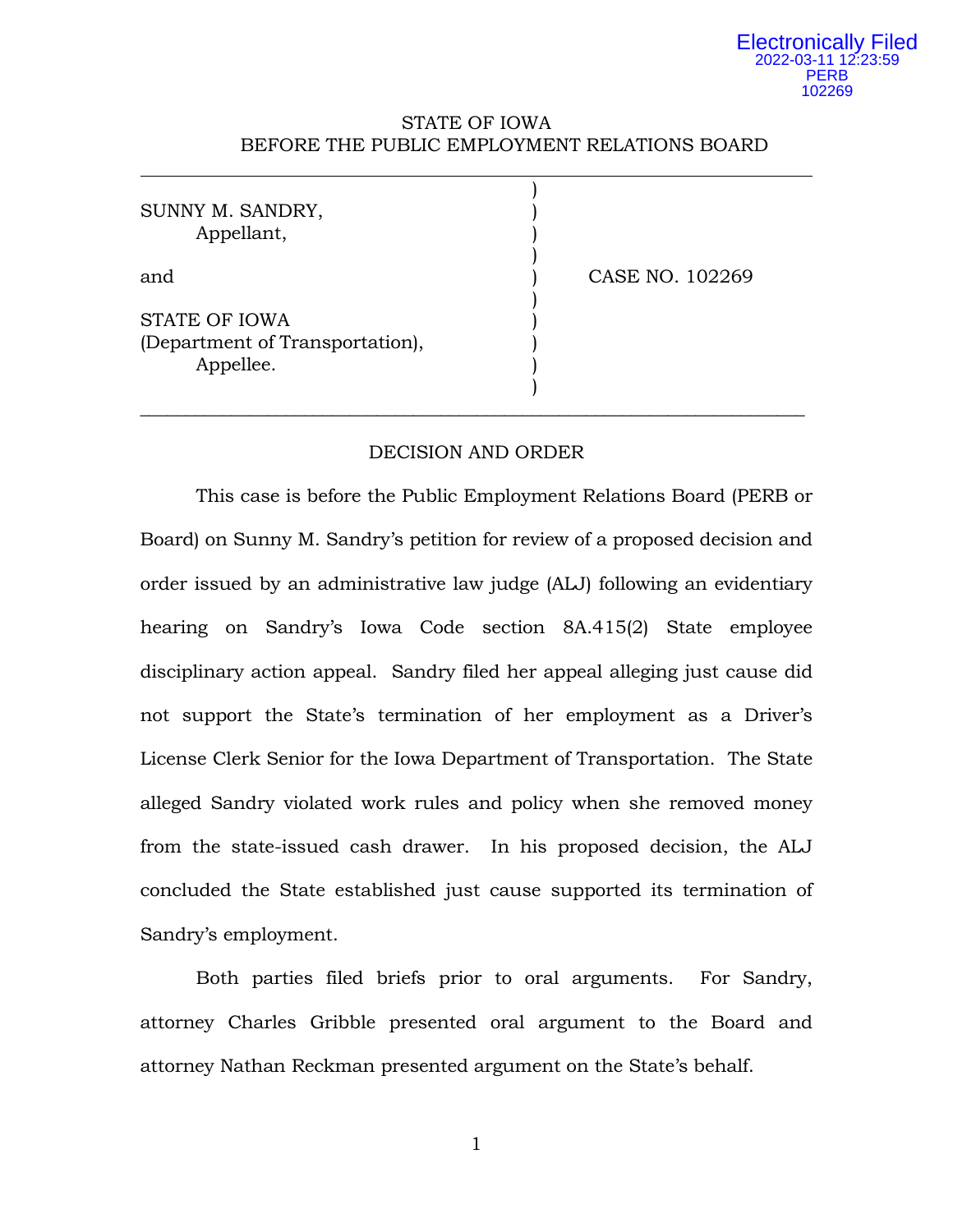Pursuant to Iowa Code section 17A.15(3), on appeal from an ALJ's proposed decision, we possess all powers that we would have possessed had we elected, pursuant to PERB rule 621―2.1(20), to preside at the evidentiary hearing in the place of the ALJ. Pursuant to PERB rules  $621 - 11.8(8A, 20)$  and  $621 - 9.5(17A, 20)$ , on this petition for review we have utilized the record as submitted to the ALJ.

Based upon our review of this record and the parties' briefs, as well as the parties' oral arguments, we adopt the ALJ's findings of fact and we adopt the ALJ's conclusions. We concur with the ALJ's determinations and conclusion that the State established just cause supported its termination of Sandry's employment.

#### **FINDINGS OF FACT**

The ALJ's findings of fact, as set forth in the proposed decision and order attached as "Appendix A," are fully supported by the record. We adopt the ALJ's factual findings as our own.

## **CONCLUSIONS OF LAW**

We agree with the ALJ's determinations as set out in Appendix A and adopt them as our own.

Accordingly, we enter the following:

#### **ORDER**

Sunny M. Sandry's Iowa Code section 8A.415(2) State employee disciplinary action appeal is DISMISSED.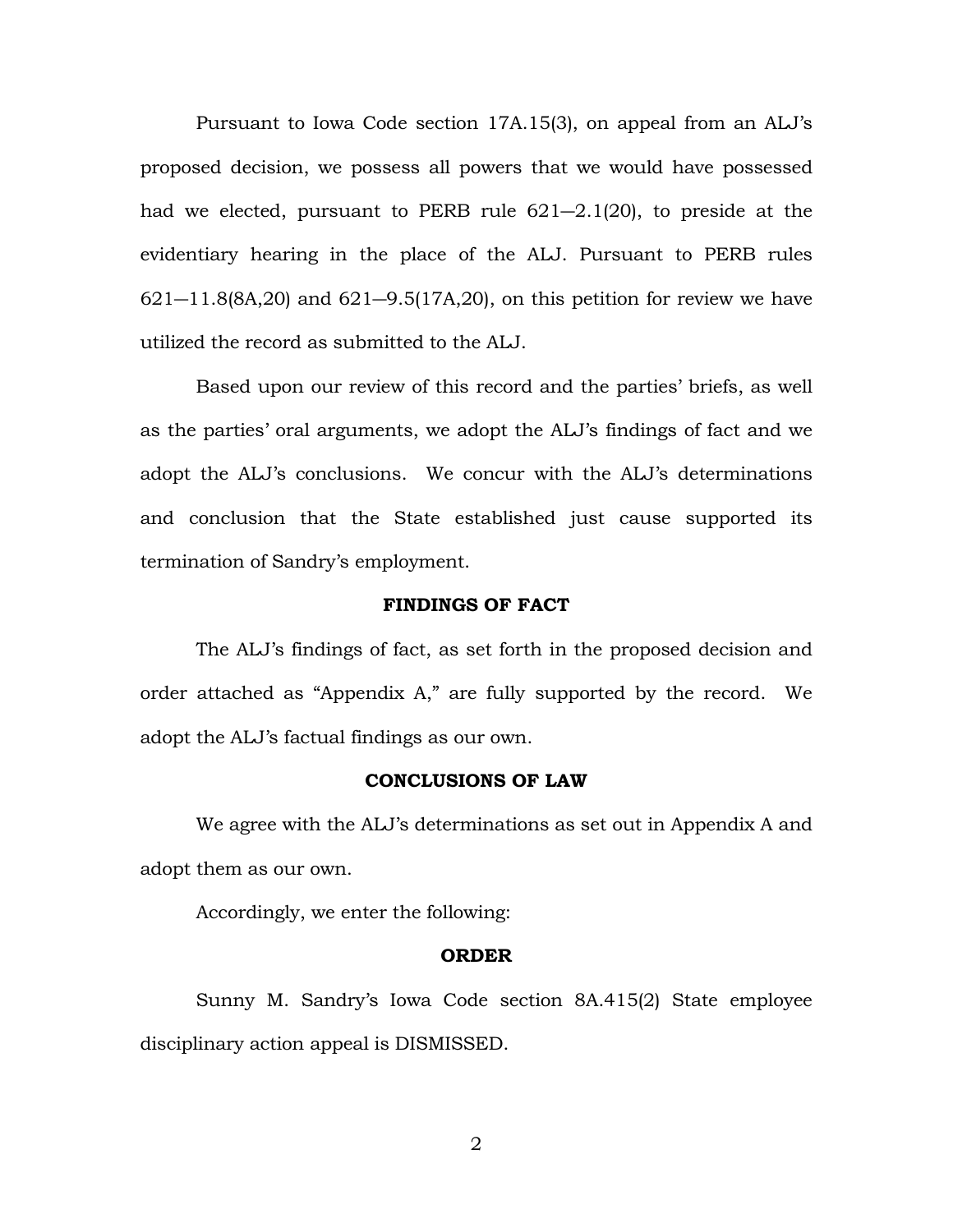The cost of reporting and of the agency-requested transcripts in the amount of \$1,090.80 are assessed against the appellant, Sunny M. Sandry, pursuant to Iowa Code section 20.6(6) and PERB rule 621— 11.9(20). A bill of costs will be issued to Sandry in accordance with PERB subrule 11.9(3).

This decision constitutes final agency action.

DATED at Des Moines, Iowa, this 11th day of March, 2022.

PUBLIC EMPLOYMENT RELATIONS BOARD

 $\overline{\phantom{a}}$ 

Erik M. Helland, Chair

 $\sqrt{a}$   $\sim$ 

Jane M. Dufoe, Board Member

Original filed EDMS.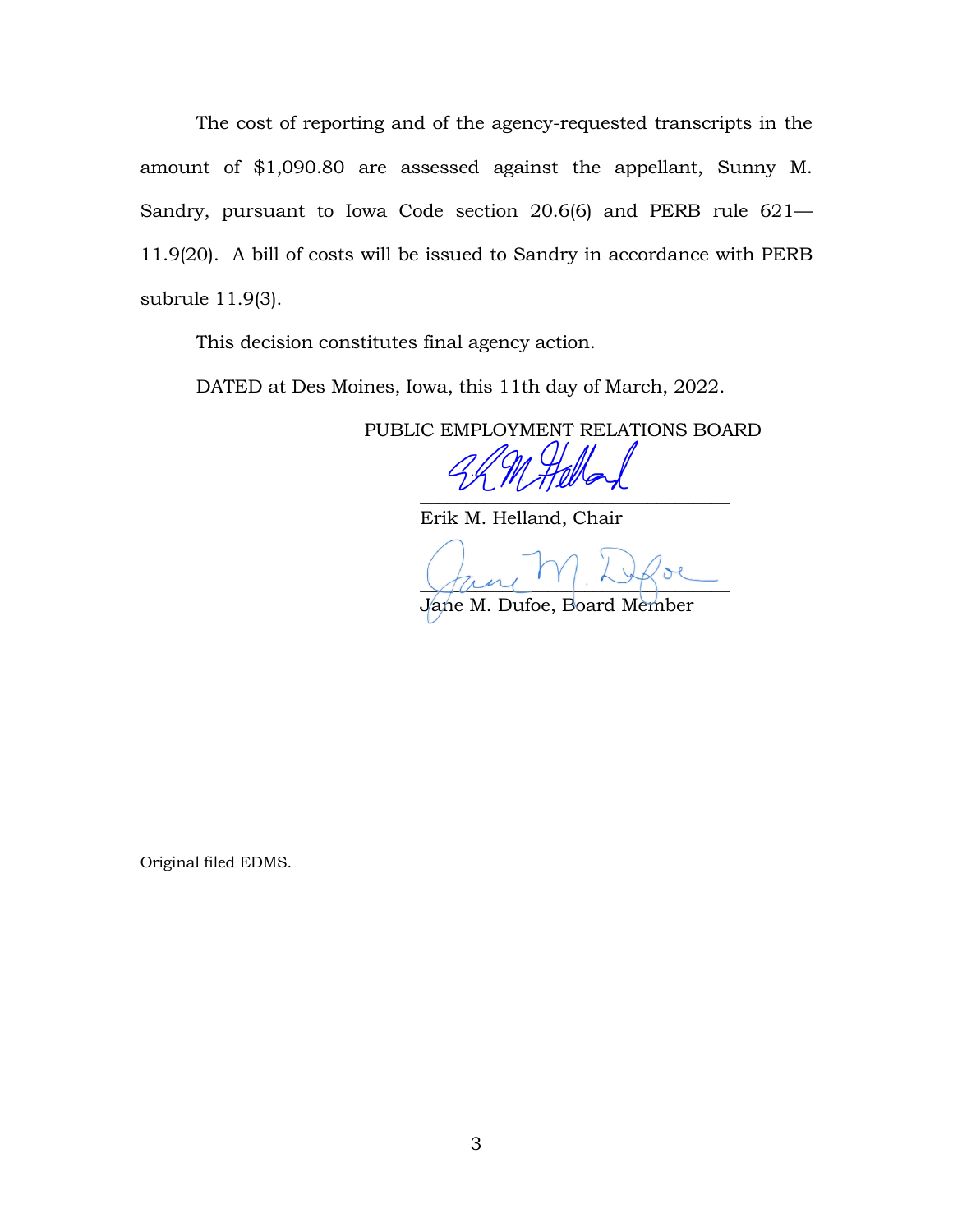APPENDIX A

) )

)

)

)

#### STATE OF IOWA BEFORE THE PUBLIC EMPLOYMENT RELATIONS BOARD

SUNNY M. SANDRY, Appellant, )

and **and CASE NO. 102269** 

STATE OF IOWA (DEPARTMENT OF TRANSPORTATION), Appellee. )

## PROPOSED DECISION AND ORDER

The Appellant, Sunny Sandry, filed a State employee disciplinary action appeal with the Public Employment Relations Board (PERB or Board) pursuant to Iowa Code section 8A.415(2)(*b*) and PERB rule 621—11.2. Sandry asserts that there was not just cause to support the Iowa Department of Transportation's termination of her employment on October 18, 2018, for her alleged violation of work rules and policy.

Pursuant to notice, an evidentiary hearing on the merits of the appeal was held before the undersigned administrative law judge on August 26, 2020. The hearing was closed to the public in accordance with section 8A.415(2)(*b*). Attorney Anthea Hoth represented the State and Attorneys Christopher Stewart and Charles Gribble represented Sandry. Both parties filed post-hearing briefs on October 7, 2020.

Based upon the entirety of the record, and having reviewed and considered the parties' briefs, I conclude the State has established just cause existed to support its termination of Sandry's employment.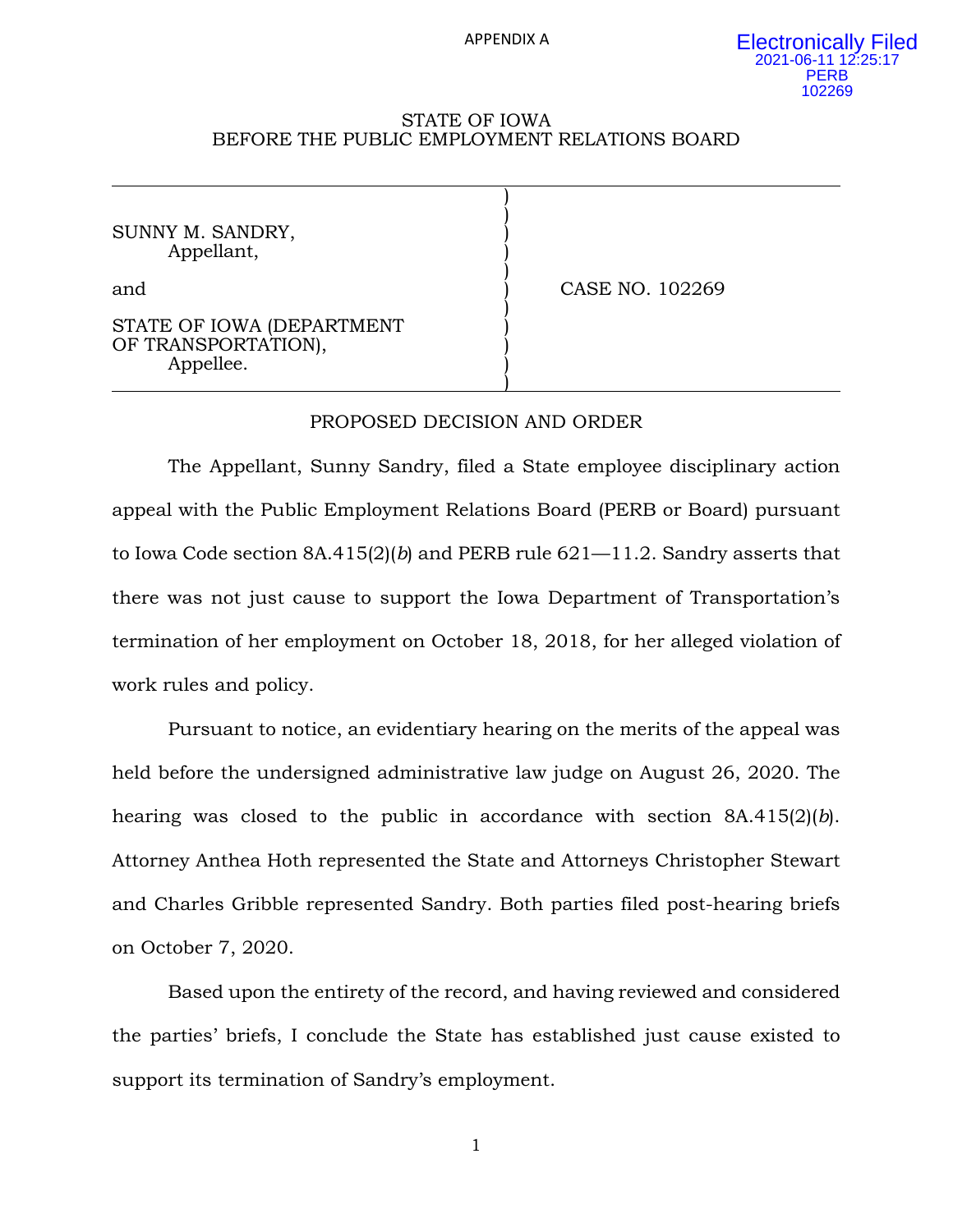#### FINDINGS OF FACT

#### Background

Sunny Sandry began employment with Iowa Department of Transportation (DOT) on August 27, 2010, at the Davenport Driver's License Station in Davenport, Iowa. Sandry subsequently transferred to the Clinton Driver and Identification Service Center (Clinton station) in Clinton, Iowa, where she worked as a Driver's License Clerk-Senior.

The duties of a Driver's License Clerk-Senior include issuing Iowa IDs and driver's licenses, taking in civil penalty fees, and conducting motorcycle driving tests and Commercial Driver's License examinations. In performing these duties, Clerks receive cash, check, and credit card payments from the public. Thus, Clerks are responsible for accurately handling and storing public money.

To ensure accuracy, each Clerk's workstation has an easily accessible file drawer designated for the placement of a wooden till used to hold public money. The wooden till consists of multiple slots used to separate the different denominations of bills and coins. The till occupies nearly all of the space inside the file drawer, leaving only an approximately two-inch wide strip of space along left side of the drawer unoccupied.

Each Clerk begins their shift with \$50 in the wooden till consisting of one \$10, five \$5, fourteen \$1, and four quarters. At the end of each shift, each Clerk's till is reviewed independently to ensure accuracy. Per DOT policy, at the end of each day, one Clerk selected on rotation performs a reconciliation, whereby the Clerk balances out the other Clerks' tills to determine whether the transactions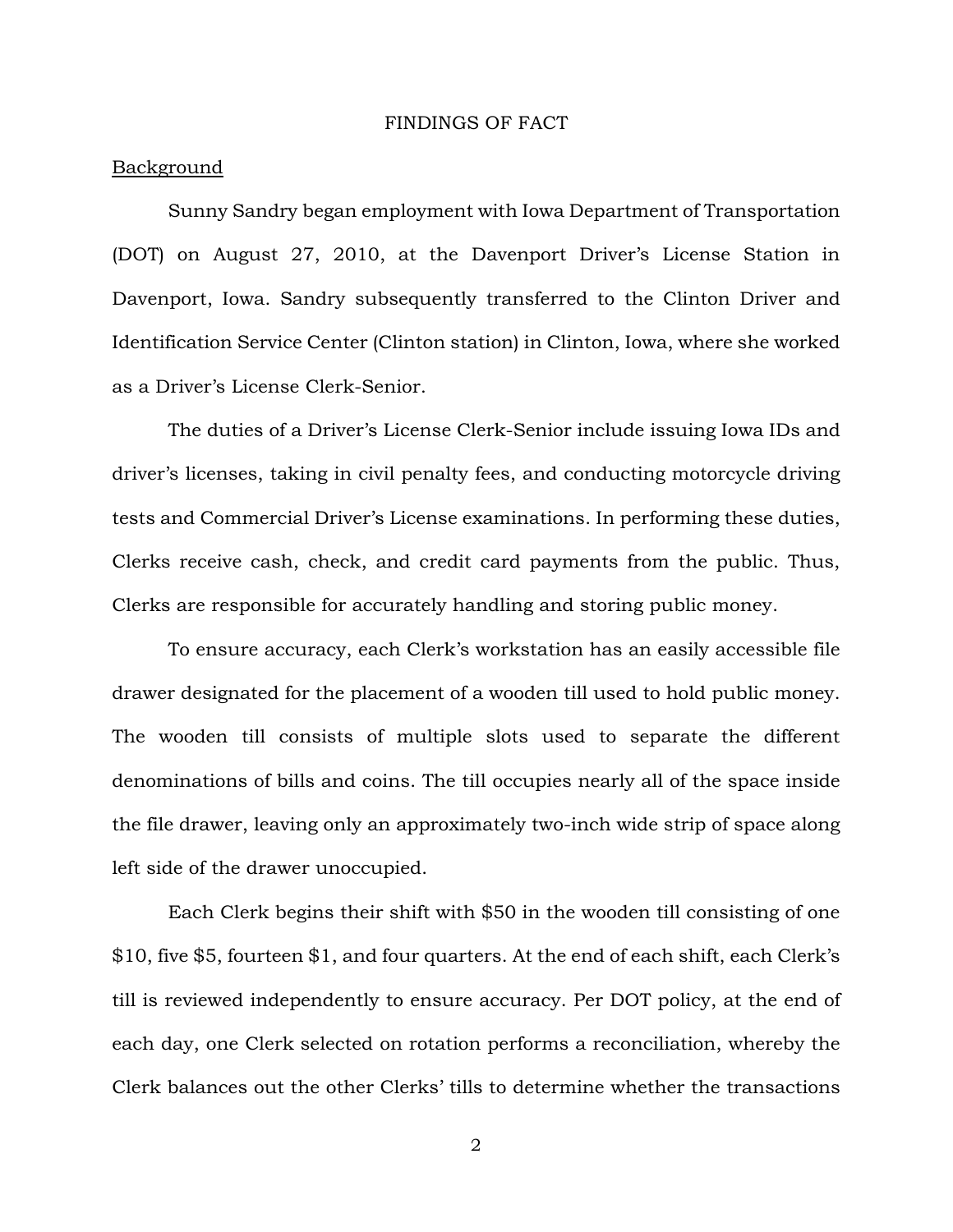match the amount of cash in the till and to document any overages or shortages. When the reconciliation is complete, the Clerk in charge takes the money to U.S. Bank.

At the time of Sandry's termination, which precipitated the instant appeal, Sandry's supervisor was Sherri Ketelsen. Prior to her termination, Sandry's tenure with the DOT was predominantly satisfactory, as evidenced by her annual performance reviews rating Sandry's job performance as meeting expectations. The record shows Sandry received copies of DOT's work rules, policies and procedures and was trained on the duties and expectations of her position.

Prior to her termination, Sandry was the recipient of other workplace discipline. In July 2017, Sandry received a five-day suspension for abuse or misuse of government property and for unbecoming conduct in the workplace. However, on September 21, 2017, the DOT reduced Sandry's five-day suspension to a one-day suspension. The revised suspension notice stated, in relevant part:

This letter will serve as notice of a one (1) day suspension without pay effective July 15, 2017. This action is being taken as a result of your violation of the following Iowa Department of Transportation Work Rules.

III. Use of Property, 1. Abuse or misuse of government or private property, materials, equipment, or resources; or use of government property, materials, equipment, or resources for personal benefit.

This rule was violated on May 20, 2017, when you took twenty dollars from the DOT money bag for your personal use.

IV. Personal Actions and Appearances, 10. Unethical behavior or conduct unbecoming of a State of Iowa employee.

This rule was violated by your unbecoming behavior in the workplace on May 20, 2017. On that date co-workers observed you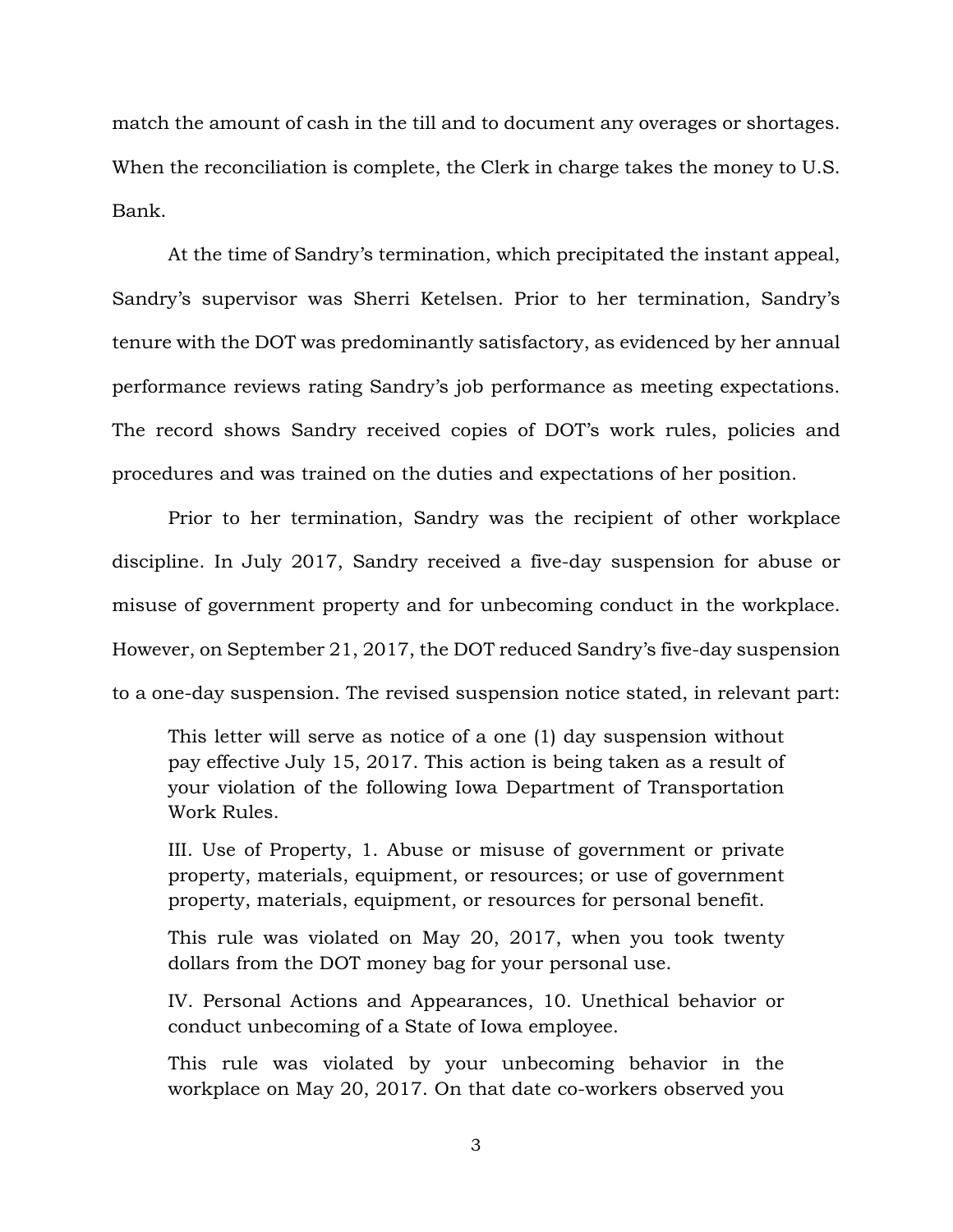moving constantly in an agitated manner in your chair and around the office, talking so fast and in incomplete sentences such that it was difficult for your co-workers to understand what you were saying and talking to yourself. You were also observed calling a customer up to the counter and then asking him to sit back down. You were observed walking away from customers sitting at your counter. A customer also reported the following about your behavior: "She seems to be in another world."

The record also shows that at some point prior to her termination, Sandry's supervisor, Sherri Ketelsen, coached and counseled Sandry, instructing her to keep her purse in a file drawer because a coworker observed driver's licenses, which had been surrendered by customers, in Sandry's purse.

The termination at issue in this appeal arose from Sandry's conduct on August 9, 2018, which the DOT recorded in two separate surveillance videos. The incident spawned an investigation that involved the analysis of the two videos and two investigatory interviews of Sandry. In addition, four individuals testified at hearing.

Although the conduct at issue was recorded, the parties offer different explanations for Sandry's actions and different theories about what occurred. Thus, the central issue in this case is one of fact: whether the evidence shows Sandry committed the alleged misconduct. In making this determination, this decision first reviews the undisputed evidence concerning the incident primarily the surveillance video footage—then discusses the State's investigation and Sandry's testimony at hearing.

In making the following findings, I have attempted to reconcile perceived conflicts in the evidence. Where the evidence is not reasonably reconcilable, I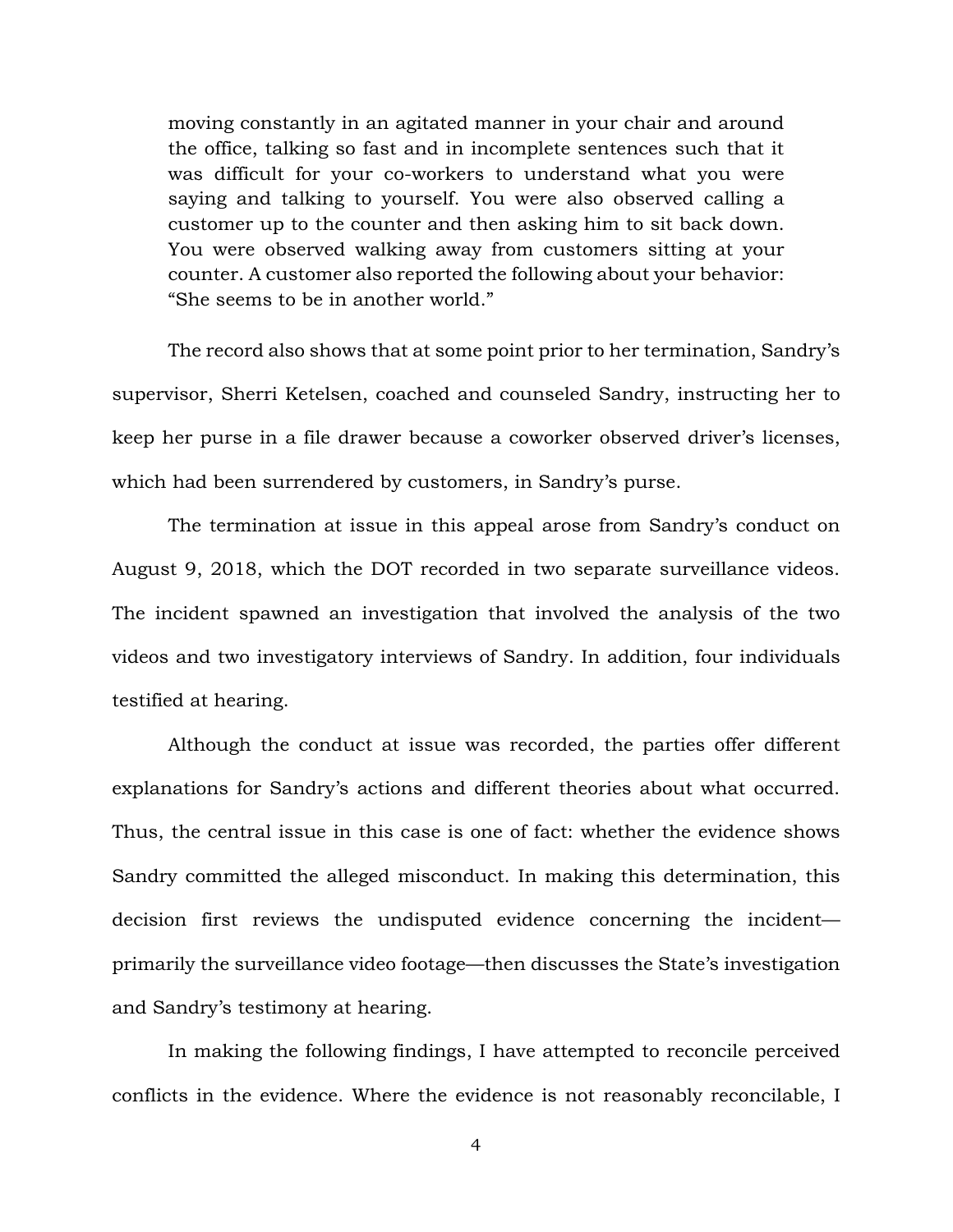have noted the discrepancies and credited that which is most reasonable and consistent with other credible evidence. In making these findings, I have considered the established criteria for the making of credibility determinations, such as the witnesses' actual knowledge of the facts, memory, interest in the outcome of the case and candor. *See Barnard & State of Iowa (Dep't of Human Servs.)*, 2017 ALJ 100758 at 3.

#### Undisputed evidence concerning the incident

At approximately 11:25 a.m. on August 9, 2018, DOT Employee Relations Officer Emily Newton received a call from an employee at the Clinton Driver and Identification Service Center informing Newton the station was short-staffed. Due to the nature of the call, Newton pulled up the Clinton station's video footage. The Clinton station has three Driver's License Clerk workstations in the front of a large public waiting room. The camera through which Newton watched was located above and behind Sandry's workstation.

At 11:34 a.m., Newton was still on the phone with the employee when, on the surveillance footage, Newton observed Sandry finish a transaction with a customer and lock her computer. Sandry then rolled her office chair approximately one foot to the right, opened the state-issued cash drawer, and removed what appeared to be a bill from the drawer. Newton then observed Sandry, "Hold her right hand low so as not to be seen by anyone, roll the bill, [and] then tuck it under her cellphone as she left the station, presumably for her lunch break."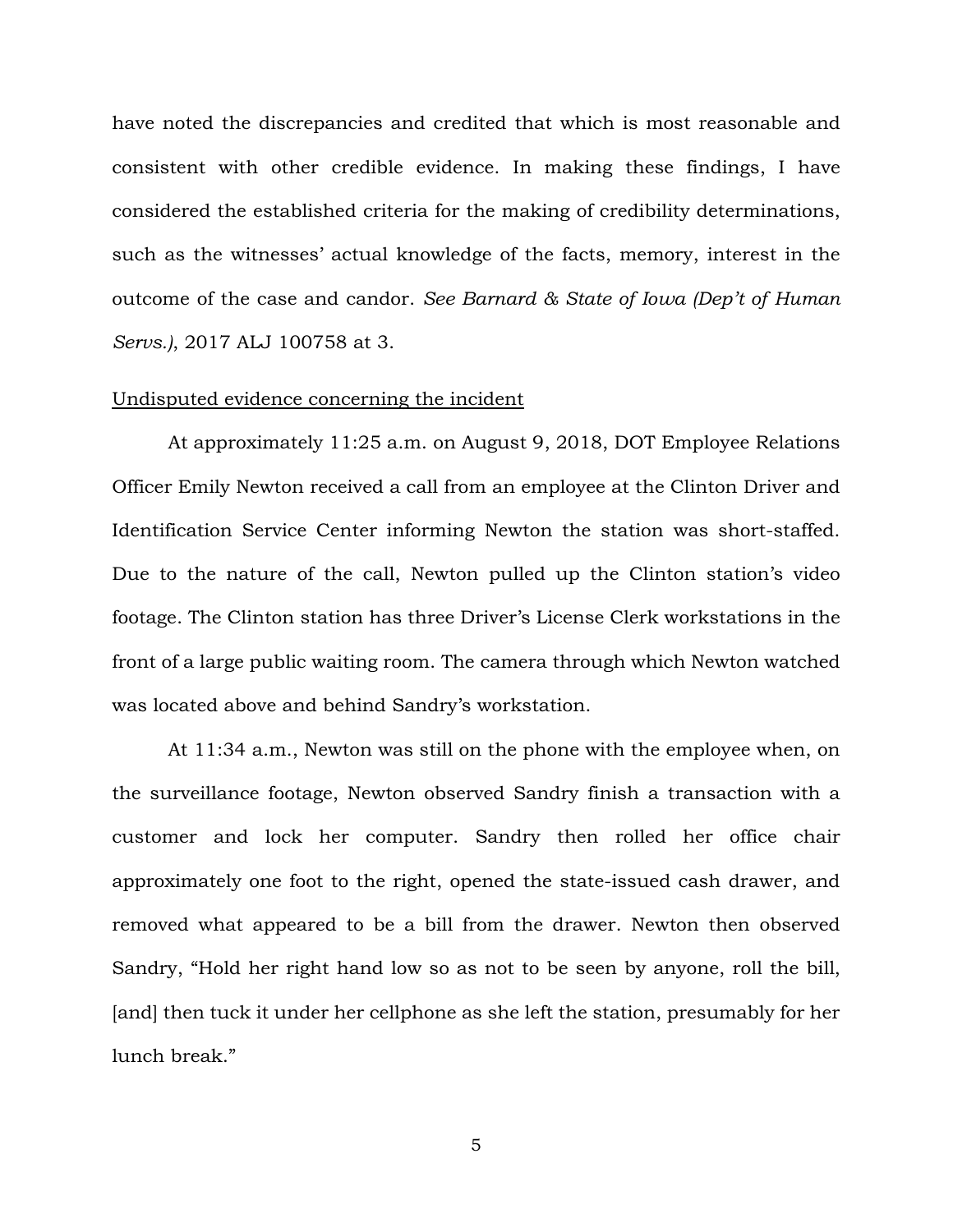Concerned about what she saw, Newton extracted and saved the surveillance footage then contacted Dana McKenna, a Lead Employee Relations Officer, to discuss Sandry's actions. McKenna reviewed the video and immediately sent it to her supervisor, Linda Anderson, Director of DOT's Office of Employee Services. Anderson reviewed the footage and determined Sandry should be placed on administrative leave while DOT conducted an investigation.

Anderson followed the DOT's process for placing an employee on administrative leave by contacting and consulting with the Assistant Division Director, Division Director, and Bureau Director. All agreed with Anderson's decision. Sandry's supervisor, Sherri Ketelsen, was on vacation, so McKenna called Ketelsen and explained to her the situation. Ketelsen agreed to go into the station to place Sandry on administrative leave.

At approximately 2:20 p.m., Ketelsen arrived at the Clinton station and entered through a backdoor behind the Clerks' workstations. Sandry saw Ketelsen and, knowing Ketelsen was on vacation, got up and asked, "What the heck are you doing here?" Ketelsen told Sandry she had come in to get something off her computer. Ketelsen then went into her office and Sandry returned to her workstation.

Sandry sat down in front of her computer for approximately ten-seconds, then opened a file drawer to her left, removed her purse, and left her workstation. Sandry was away from her workstation—and thus, off camera—for approximately two-minutes. When Sandry returned to her workstation, she was no longer carrying her purse.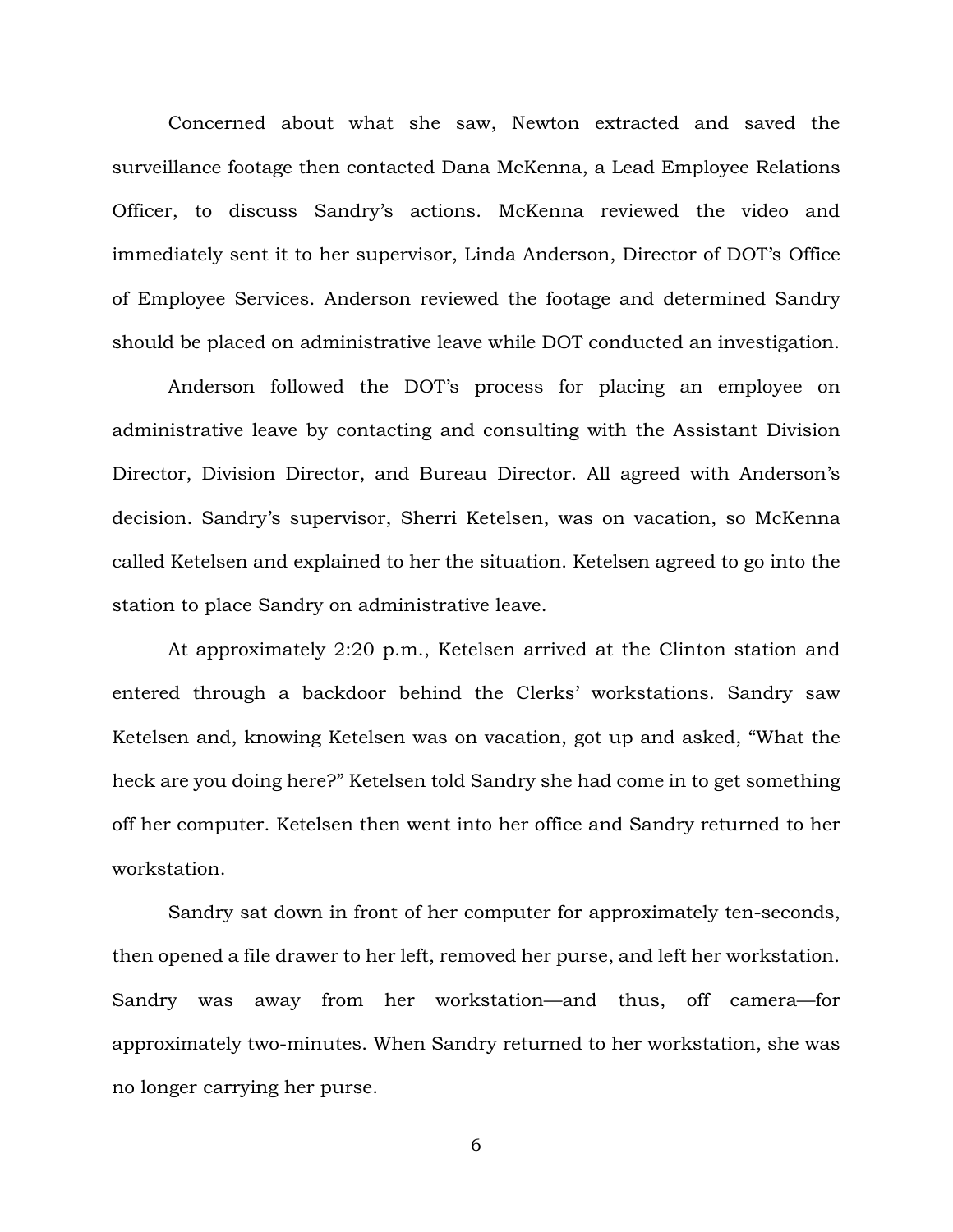Upon return, Sandry sat down in front of her computer and immediately began searching through her back-right pocket. After searching through her pocket for several seconds, Sandry rolled her chair back and bent over twice, appearing to pick two small objects up off the floor. Sandry then sat up, opened the cash drawer, and continued searching through her back-right pocket, and then the floor, and then her back-left pocket for approximately fifteen seconds.

After searching through her pockets, Sandry stood up, noticed a bill on her chair, picked it up, and sat down in front of the cash drawer. Although Sandry's back was to the camera, her body language indicates that she held and adjusted the bill with both hands over the cash drawer for approximately eightseconds.

While the camera's view of the cash drawer was largely obstructed, the two-inch strip of space unoccupied by the till on the left side of the drawer remained mostly visible. After seemingly adjusting the bill, Sandry reached forward with both arms and appeared to place the bill near the center of the cash drawer; Sandry did not appear to place the bill, nor any other object, in the twoinch strip of space on the left side of the drawer. Sandry then closed the cash drawer and moved back to her computer. The video ends shortly thereafter at 2:24 p.m.

At approximately 2:30 p.m., Ketelsen called Sandry to her office and placed Sandry on administrative leave. After receiving the leave notice, Sandry asked Ketelsen why she was being placed on leave. Ketelsen told her she was not at liberty to say at that time. Sandry then asked Ketelsen if she could borrow \$5 so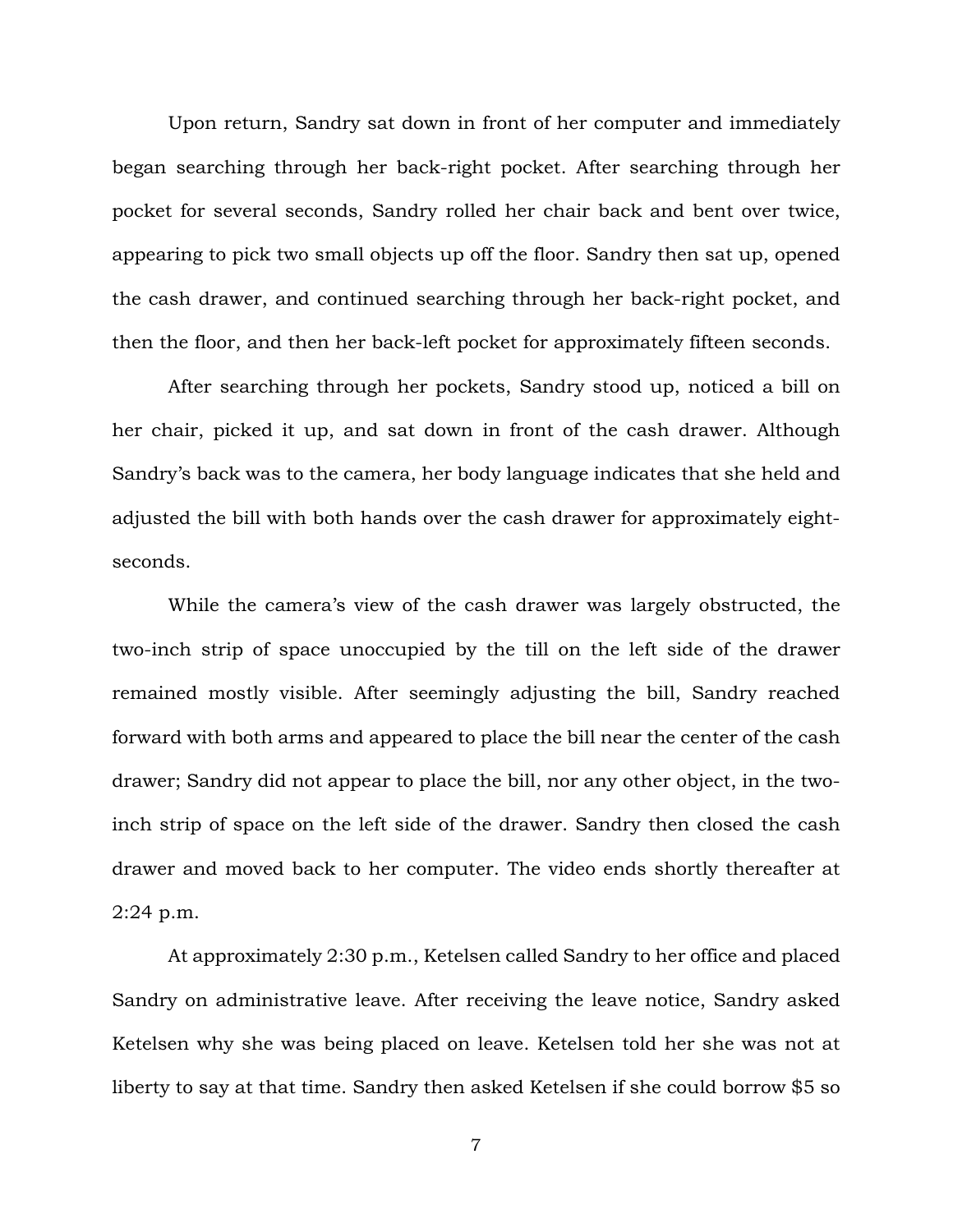she could purchase cigarettes. Ketelsen lent Sandry \$5, and then Sandry gathered her belongings and left the station. After Sandry left, Ketelsen swept Sandry's cash drawer and counted the money in her till. Ketelsen did not find any personal items in the cash drawer and she determined the till was correctly balanced.

#### The State's investigation

The DOT assigned Employee Relations Officers Dana McKenna and Emily Newton to assist Ketelsen in an investigation into whether Sandry improperly took State money from her state-issued cash drawer. McKenna, Newton, and Ketelsen conducted an investigation from August 9 through mid-September 2018.

For their investigation, Newton and Ketelsen first extracted, saved and analyzed the surveillance footage discussed above. They then sent screenshots from both videos to DOT Facial Recognition Analyst Tina Lewis. Lewis determined with 100% certainty that the object Sandry removed from the cash drawer in the first video, and the object Sandry placed in the cash drawer in the second video, was currency. However, Lewis could not determine the denomination of the bills in either video.

On August 21, 2018, Newton and Ketelsen conducted their first of two investigatory interviews with Sandry. Shortly after the first interview began, right as Newton started playing the first video, Sandry stated, "I know what I did. I made change. I know exactly what I did. I don't know what we're looking at there."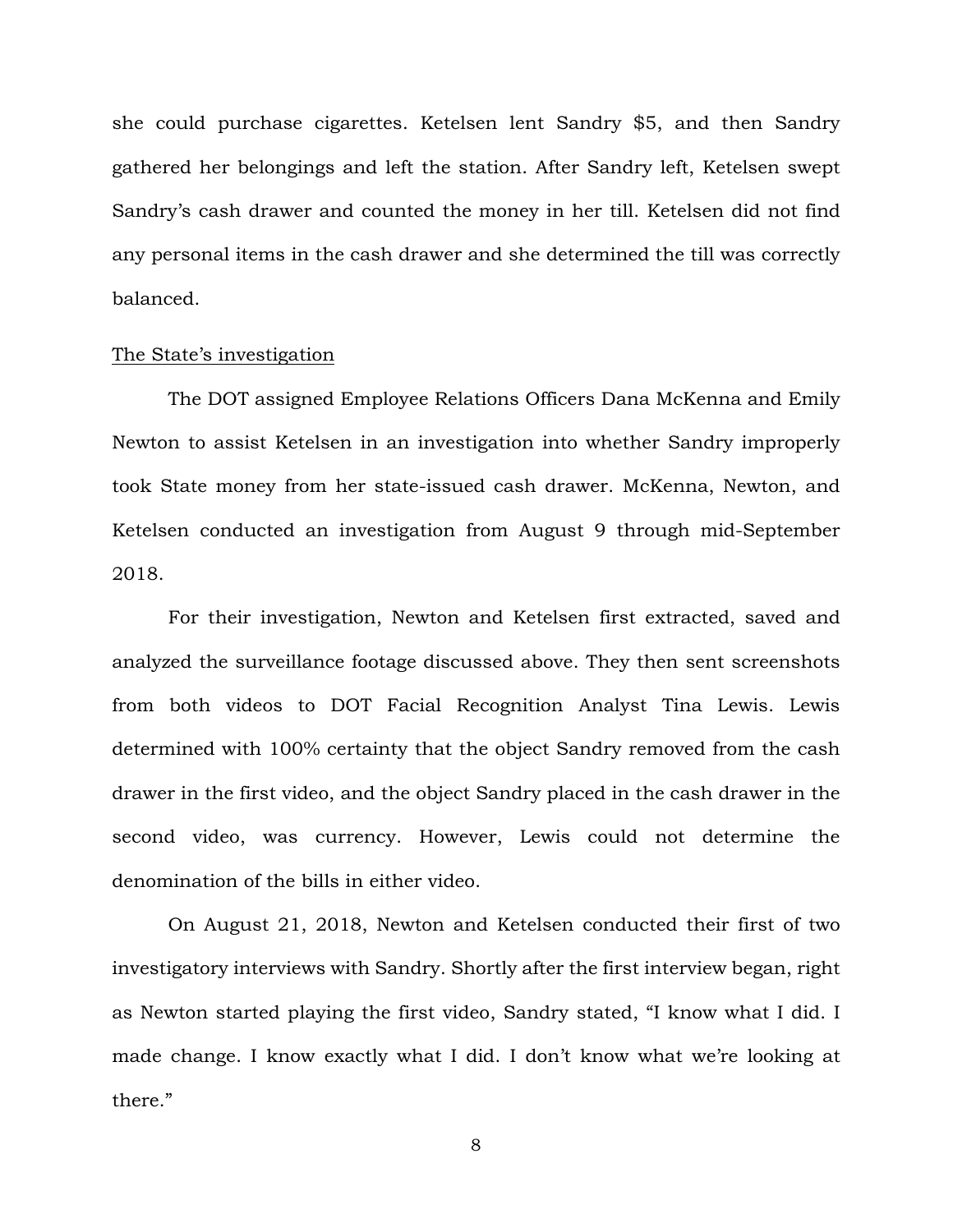However, after watching the first video—showing Sandry remove a bill from the cash drawer—Sandry stated, "We have no—nothing in there. I had my—my stuff in there too. I had change in there on the side of there because I have nothing to put in a locker now." Sandry clarified explaining she had kept her personal money in the space on the side of the cash drawer, which was separate from the State's money. Sandry was unable to recall the denomination of the bill or the amount of personal money she had allegedly stored in the state-issued cash drawer.

Newton then played the second video, beginning when Ketelsen unexpectedly arrived at the station at 2:20 p.m. After playing the video once through, Newton paused the video at various points and asked Sandry to explain her actions. Sandry recalled getting up and asking Ketelsen, "What the heck are you doing here?" However, Sandry purportedly could recall little else from the afternoon, as demonstrated by the following exchange:

Newton: So where did you put your purse there?

Sandry: Shit, I don't know.

Newton: Okay.

- Sandry: See, I thought I had made change, but maybe I hadn't. Maybe I did later that day. I have no idea. And if I was leaving, I didn't want it to not be accurate; right?
- Newton: Okay. So what did you take out of your pocket?
- Sandry: I have no clue, but if I was—I don't know if I was making change or not. I have no clue.
- Newton: What did you put back into the drawer?
- Sandry: I—if I was making change, I have no idea, but was it off? Did I steal money? Was the drawer off?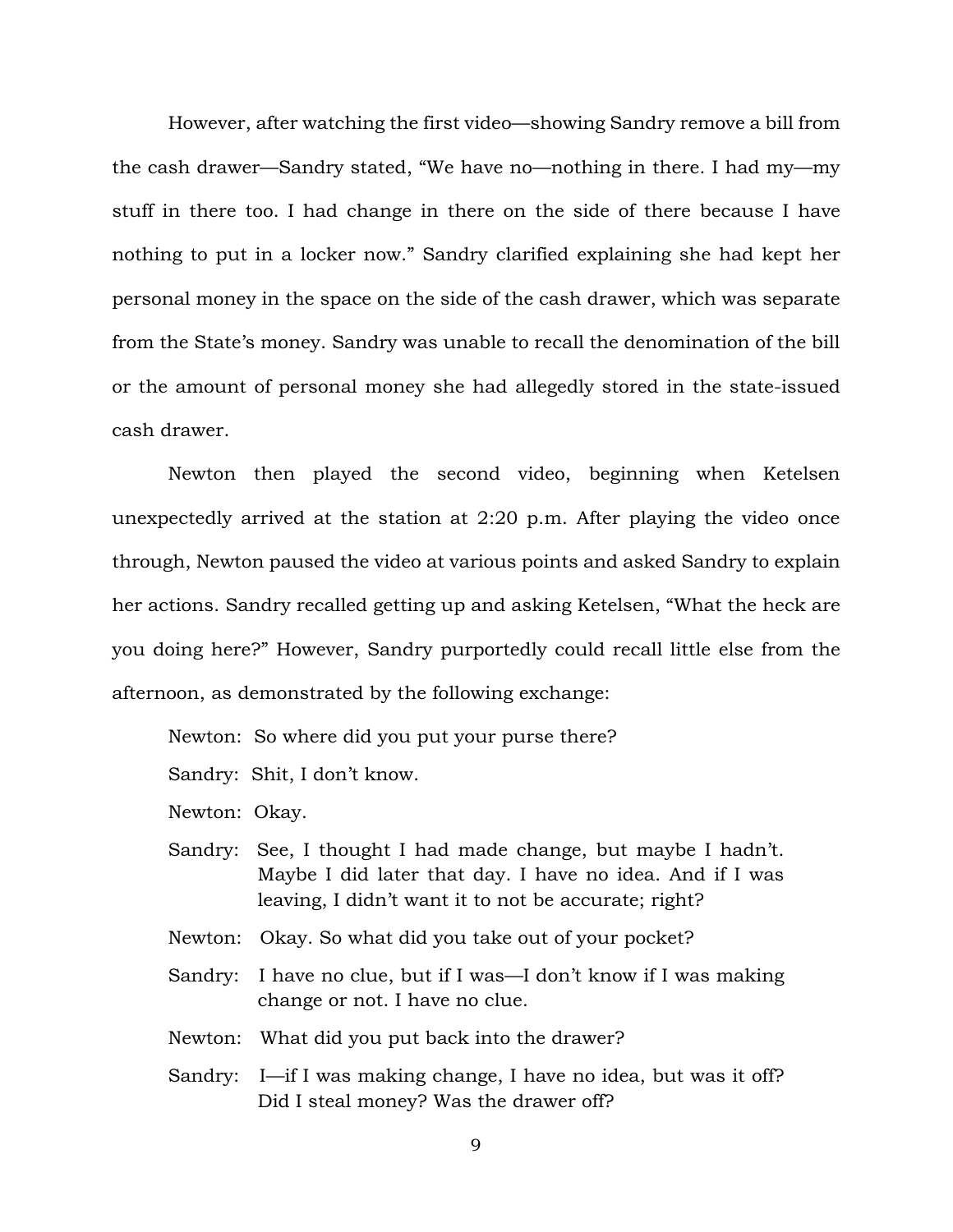\*\*\*

Newton: What are you looking for on the floor here?

- Sandry: I have no idea what I was looking for on the floor. You asked me like I remember yesterday. My flip-flops sometimes goes in the back corner, and I go down and get my flip-flop if it's on the camera. Is my flip-flops on? Okay. I don't know.
- Newton: So what do you pick up from the chair right here and put in the drawer?
- Sandry: I haven't a clue. Is it a quarter that I traded in quarters for a dollar? I haven't a clue. I steal candy from this drawer to this drawer before. I mean what –
- Newton: What do you do in your cash drawer at the very end of this video?
- Sandry: I don't remember what I did yesterday. I haven't a clue. You tell me.

Over the course of the interview, Sandry speculated that she may have been making change with bills or quarters, had perhaps picked quarters up off the floor, or maybe had put candy in the cash drawer. However, Sandry could not definitively explain her actions nor identify what she had placed in the cash drawer, repeatedly telling Newton "I don't remember" and "have not a clue."

After the interview, McKenna, Newton, and Ketelsen reviewed the recording of the interview and determined a second interview with Sandry was necessary to clarify some of Sandry's responses. On September 12, 2018, Ketelsen and Newton conducted a second investigatory interview with Sandry.

In her second interview, many of Sandry's responses were similar to those in her first, namely, she could not recall where she had put her purse, what had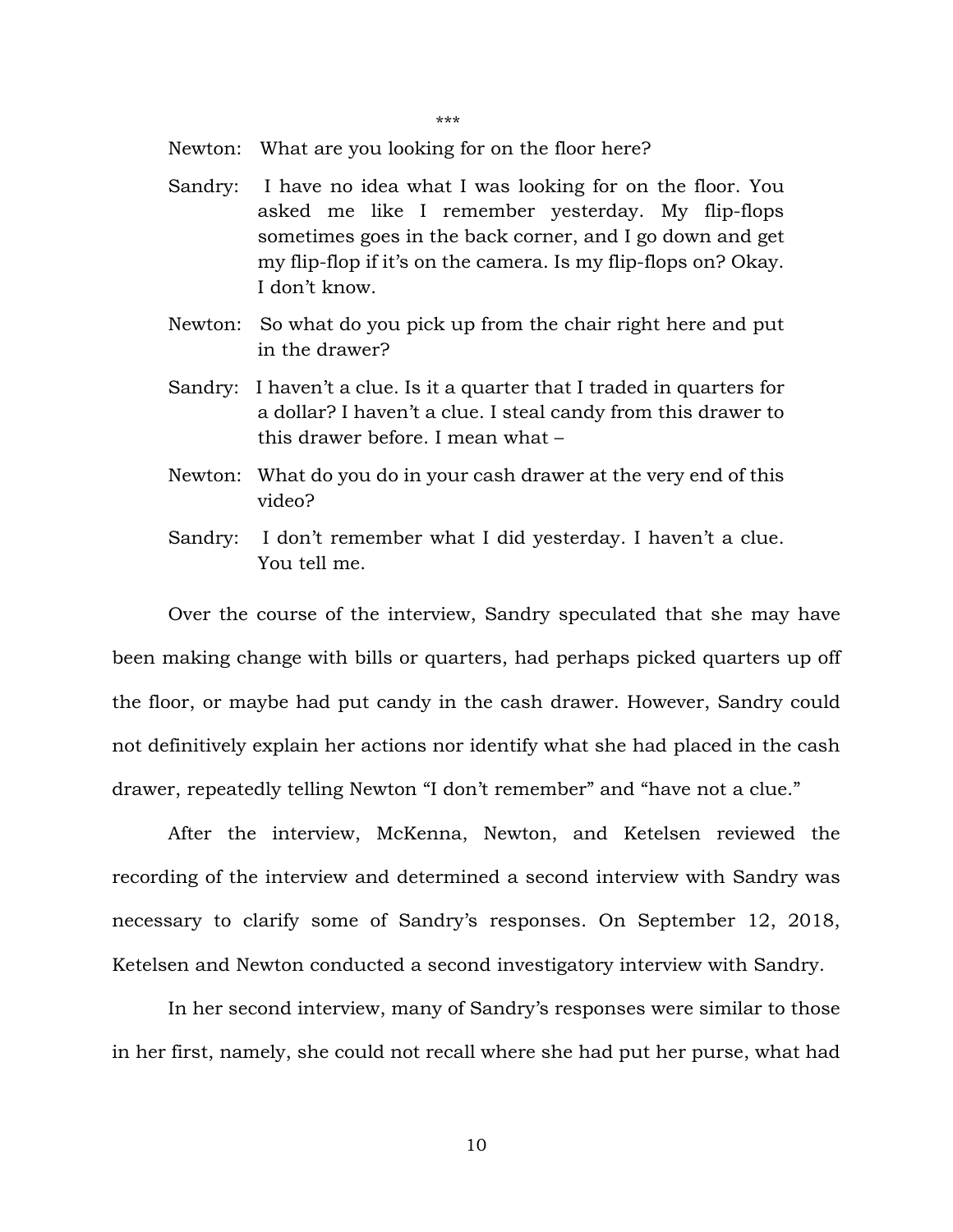fallen on the floor, nor what she had picked up off her chair and placed in the cash drawer. However, three of Sandry's responses stood out.

First, when Newton asked Sandry why, right at the start of the first interview, she had said, "I know what I did. I made change. I know exactly what I did," Sandry responded:

Because I know that this—it's snakier than snake, snake, snake, and I've just—the stuff I've dealt with, why do you think I knew that was my own money and I did it conspicuous—or concealingly? Because there's cameras everywhere, for one.

For two, if you're waiting on a customer and you take money and that money drawer is right there, I don't want to look like I'm taking money from there with customers that can be around, and No. 2, there's cameras everywhere.

When Newton asked Sandry again why she had assumed the video related

to money, Sandry simply responded, "Don't know."

These responses stand out for two reasons. First, it is clear Sandry knew that if she were seen removing money from the state-issued cash drawer, it would look to others like she was stealing. Yet, she allegedly chose to store her money in the cash drawer anyway. Second, Sandry's inability to explain why she said she was making change at the start of the first interview suggests Sandry knew, prior to the first interview, that the investigation involved her handling of money.

Sandry's third significant response occurred when Newton asked Sandry to explain why she had said, "and if I was leaving, I didn't want [the cash drawer] to not be accurate." Newton pointed out that Ketelsen had not yet placed Sandry on leave when Sandry put the object in the cash drawer. Sandry responded: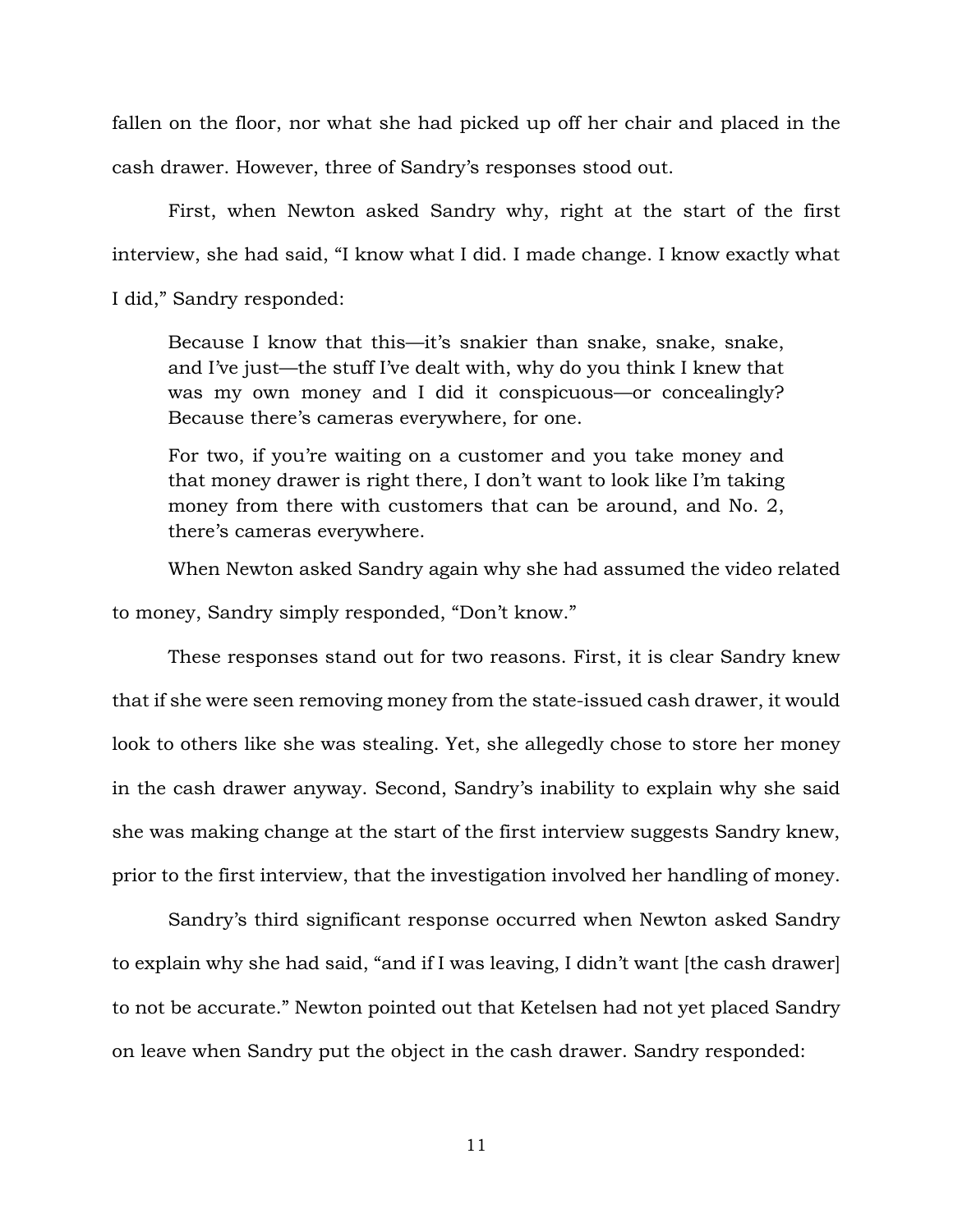Well, what the hell was Sherri doing there? I assumed that—I mean she didn't even know why she was there. You really didn't.

You said you were getting on the thing, your e-mail, and I have a good gut intuition that I've been treated shadily over this whole thing. I was just not surprised that it wouldn't be something to do with me.

This response indicates that at the time Sandry placed money in the cash drawer, Sandry suspected she might soon be subject to discipline or placed on administrative leave. Further, it raises an inference that Sandry's reason for placing the money back in the cash drawer was to balance the drawer.

After the interviews, the investigators summarized their findings in a report, which included Sandry's employment history, past discipline, performance evaluations, an overview of the investigation, and their findings. The report concluded, "Sunny's action show an intent to steal State funds and therefore, we are recommending summary discharge."

Newton and McKenna presented their report to a review committee consisting of both Sandry's and the investigators' chains of command. The committee reviewed the report, the videos, the interviews, DOT's work rules, Sandry's employment history and her prior discipline. Based on its review, the committee concurred with the report's findings, determined Sandry could no longer be trusted to maintain stewardship of State money, and concluded termination was appropriate.

On October 10, 2018, Ketelsen conducted a *Loudermill* interview with Sandry. Ketelsen told Sandry that management had finished its investigation and was considering termination for violating work rules regarding the misuse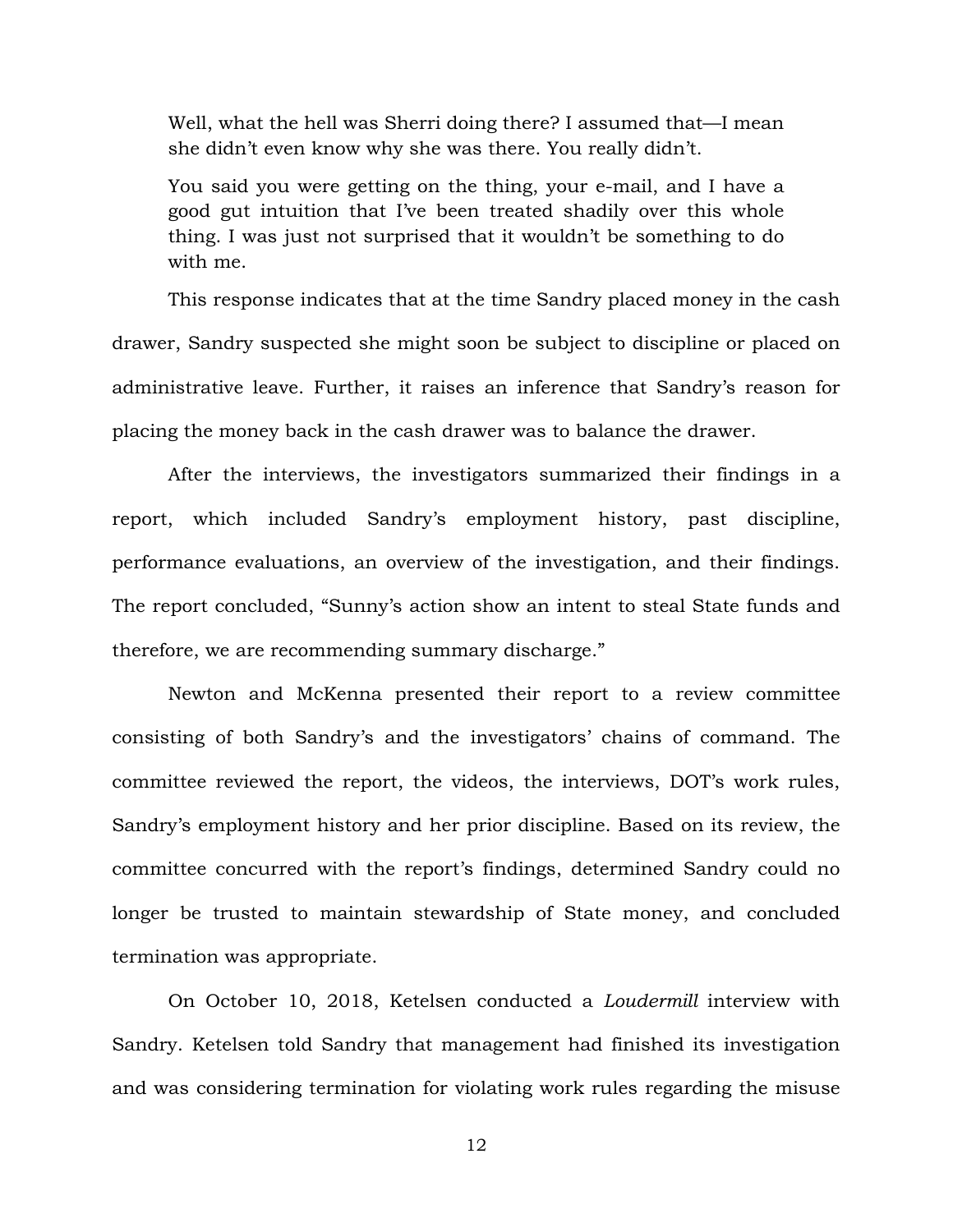and unauthorized possession of government property and conduct unbecoming of a State of Iowa employee. Ketelsen provided Sandry an opportunity to explain why termination was not appropriate. Sandry responded, "Because the money wasn't off, and I didn't steal, period." The committee determined to proceed with termination.

On October 10, 2018, the DOT issued Sandry a termination letter. The notice stated, in relevant part:

This letter will serve as notice of termination effective October 18, 2018. This action is being taken as a result of your violation of the following Iowa Department of Transportation Work Rules.

III. Use of Property, 1. Abuse or misuse of government or private property, materials, equipment, or resources; or use of government property, materials, equipment, or resources for personal benefit.

III. Use of Property, 2. Stealing, unauthorized possession or use of government or private property, equipment, materials, or resources.

IV. Personal Actions and Appearances, 10. Unethical behavior or conduct unbecoming of a State of Iowa employee.

These rules were violated on August 9, 2018, when you took state money from the state-issued cash drawer and then only returned it after your supervisor arrived unexpectedly several hours later.

You received a one-day suspension on September 21, 2017.

On October 15, 2018, Sandry appealed her termination to DAS claiming she was "discharged without just cause." On November 14, 2018, The DAS director's designee denied Sandry's appeal. On November 27, 2018, Sandry filed the instant appeal with PERB.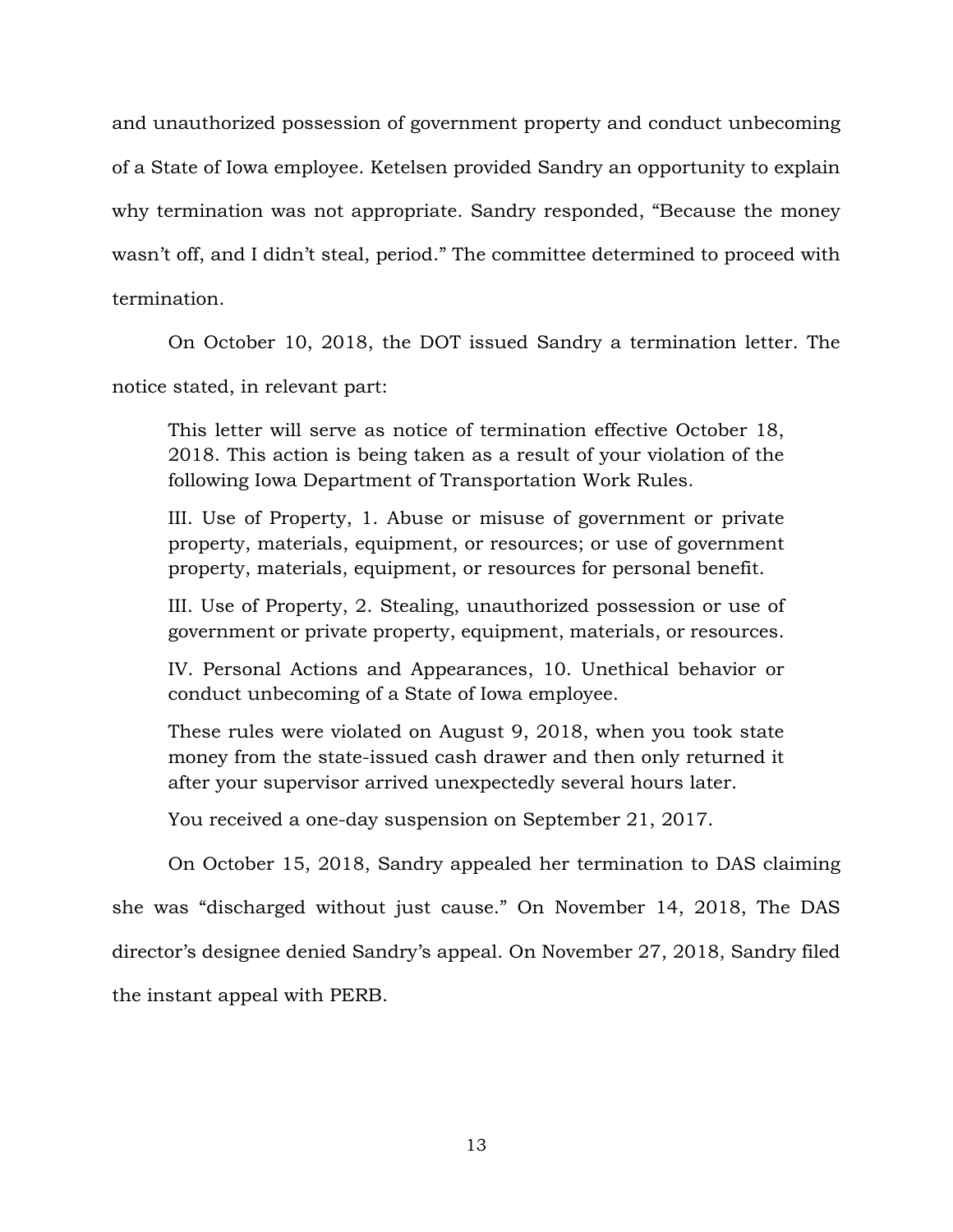#### Sandry's testimony

At the hearing, Sandry's counsel played the video footage discussed above and Sandry testified as to her conduct at various points in the videos. Although Sandry's testimony did not necessarily conflict with her prior statements, at the hearing, Sandry recalled the events of August 9, 2018, in considerably more detail than she had in either of her interviews and she provided explanations for all of her actions.

For instance, reviewing the first video, Sandry maintained that the currency she removed from the cash drawer was her personal money, which she had allegedly stored in the space next to the till. However, Sandry also recalled it was a \$20 bill; a fact Sandry had not been able to recall when interviewed.

Further, consistent with her interview responses, Sandry said she removed the bill in a concealing manner because "you're always on stage" and, having just taken a cash payment from a customer, she did not want the customer to see her and mistakenly believe she was taking their money from the cash drawer. However, Sandry added that over her lunch break, she went to the gas station and spent \$13 or \$14, then went to Taco Bell and bought a \$2 bean burrito and fountain pop, and then returned to work with approximately \$2 in change.

Reviewing the second video, Sandry testified that after greeting Ketelsen, she took her purse into the breakroom, took out her two afternoon pills, and placed one pill in each of her back pockets. Sandry explained that she did not bring her purse back to her workstation because it was almost time to go on her 2:30 p.m. break and she "just didn't haul it back out."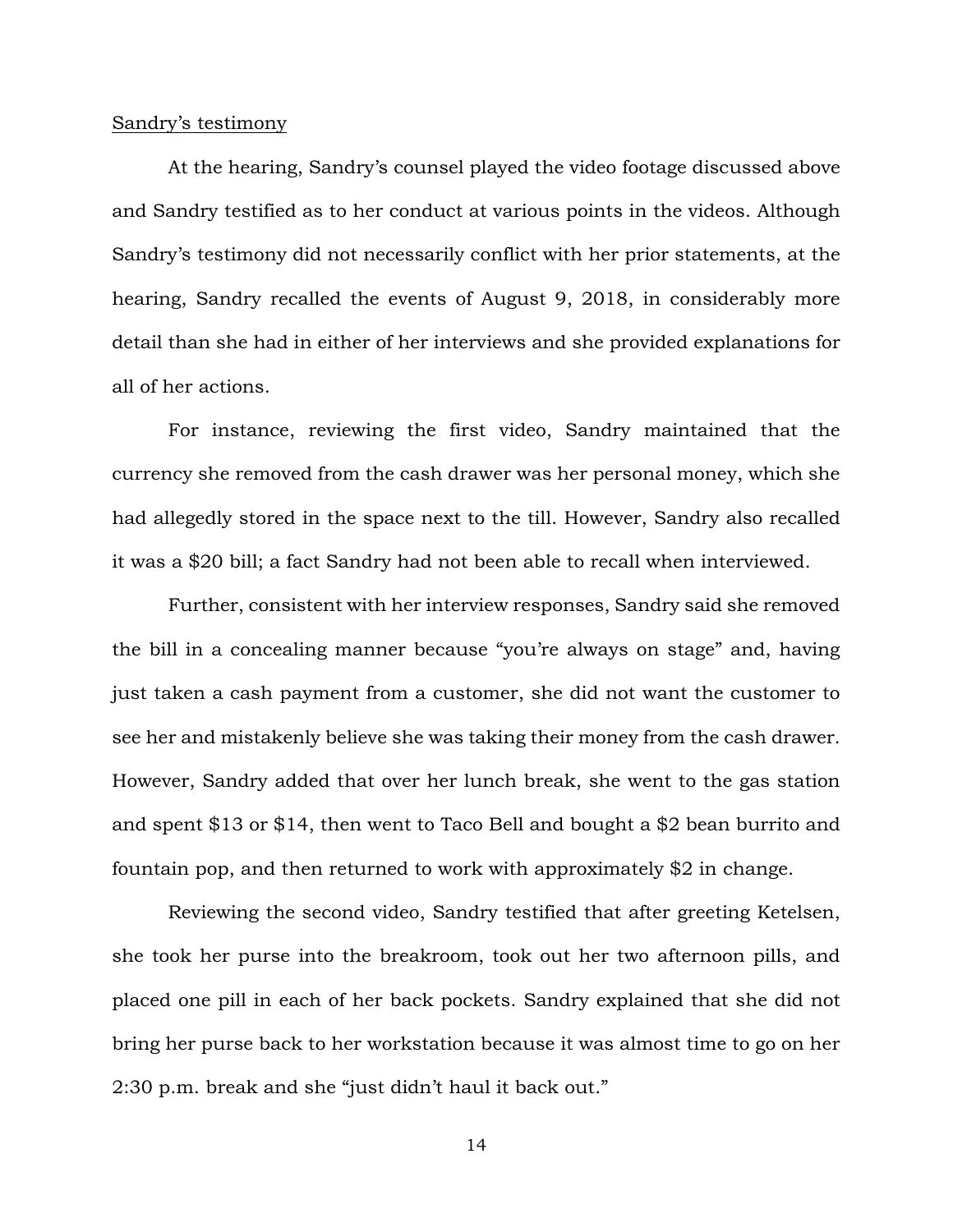Further, Sandry recalled that when she was searching through her pockets, she was looking for her medication and one of the pills fell onto the floor. When she reached down and grabbed it, she noticed a coin on the floor, so she picked up the coin as well. After looking for her pills, Sandry said she noticed the \$2 left over from lunch had fallen out onto her chair, so she picked up the bills and put them in the space on the side of the cash drawer next to the till.

When asked why she had not provided these explanations when interviewed, Sandry said that she had been unable to recall much of her conduct because the first interview occurred twelve days after the incident, she had not reviewed the footage clip-by-clip, and the questions Newton asked were accusatory. However, after obtaining legal counsel and reviewing the footage clipby-clip without feeling accused, Sandry said she was able to recall more details about the day and piece together her conduct in the videos. Although it is possible that Sandry recalled some additional details after she was interviewed, two facts stand out which cast doubt on Sandry's explanation and raise concerns about the credibility and accuracy of her testimony.

First, under the circumstances, Sandry's near complete lack of recollection during her interviews is suspect. Although the first interview occurred twelve days after the incident, Sandry had the assistance of video footage to help her recall what she was doing only minutes before her supervisor placed her on leave.

Even twelve-days later, it is unusual Sandry had no recollection of her conduct immediately before being placed on leave. More unusual still is the fact that after reviewing surveillance footage of her actions, Sandry could not explain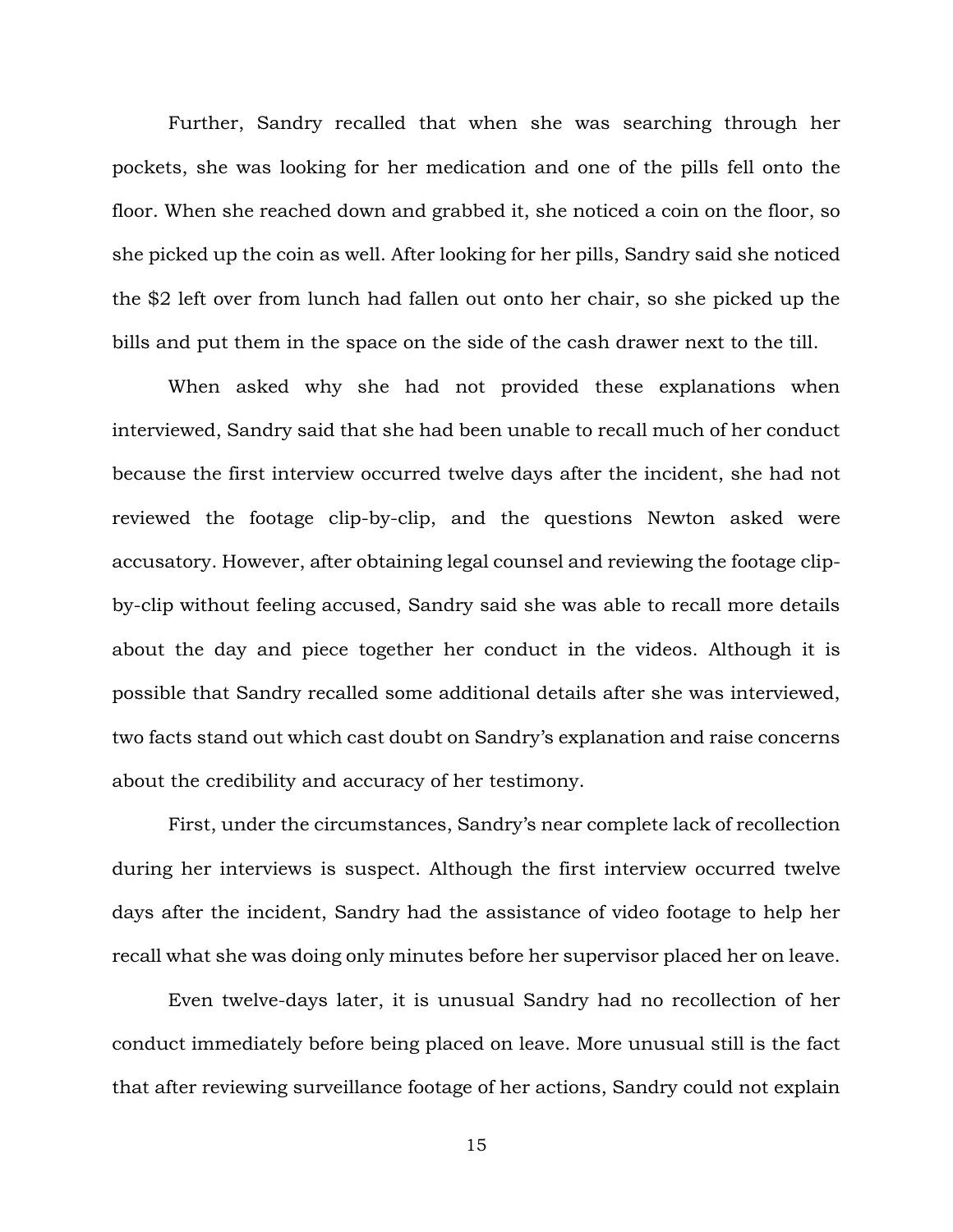any of her conduct, and, in particular, could not recall what she placed in the state-issued cash drawer immediately before being placed on leave. Under these circumstances, Sandry's near complete inability to recall her conduct twelvedays after the incident raises concerns about the accuracy of her testimony, which purportedly was based on recollections that occurred many months later.

Casting further doubt on the accuracy of Sandry's testimony is the fact that one significant aspect her testimony is not consistent with the video evidence. Specifically, Sandry testified that after she noticed the \$2 on her chair, she picked up the bills and put them in the space on the left side of the cash drawer next to the till. However, as discussed above, in this portion of the video, the space on the left side of the drawer remains mostly visible and Sandry never appears to place anything in that space. Rather, Sandry appears to adjust the bills for approximately eight seconds before reaching forward and placing the bills near the middle of the drawer.

Although there is some uncertainty as to Sandry's specific actions, her conduct in the video is not consistent with her testimony that she simply placed the money in the left side of the cash drawer. Were that the case, the video would show Sandry reach over to the left side of the drawer at some point, the act likely would have taken fewer than eight seconds, and Sandry would not have reached over the middle of the drawer before shutting it. This inconsistency, together with Sandry's inability to explain her actions when interviewed, cast doubt on the accuracy and reliability of Sandry's testimony. For these reasons, the undersigned has given Sandry's testimony limited weight.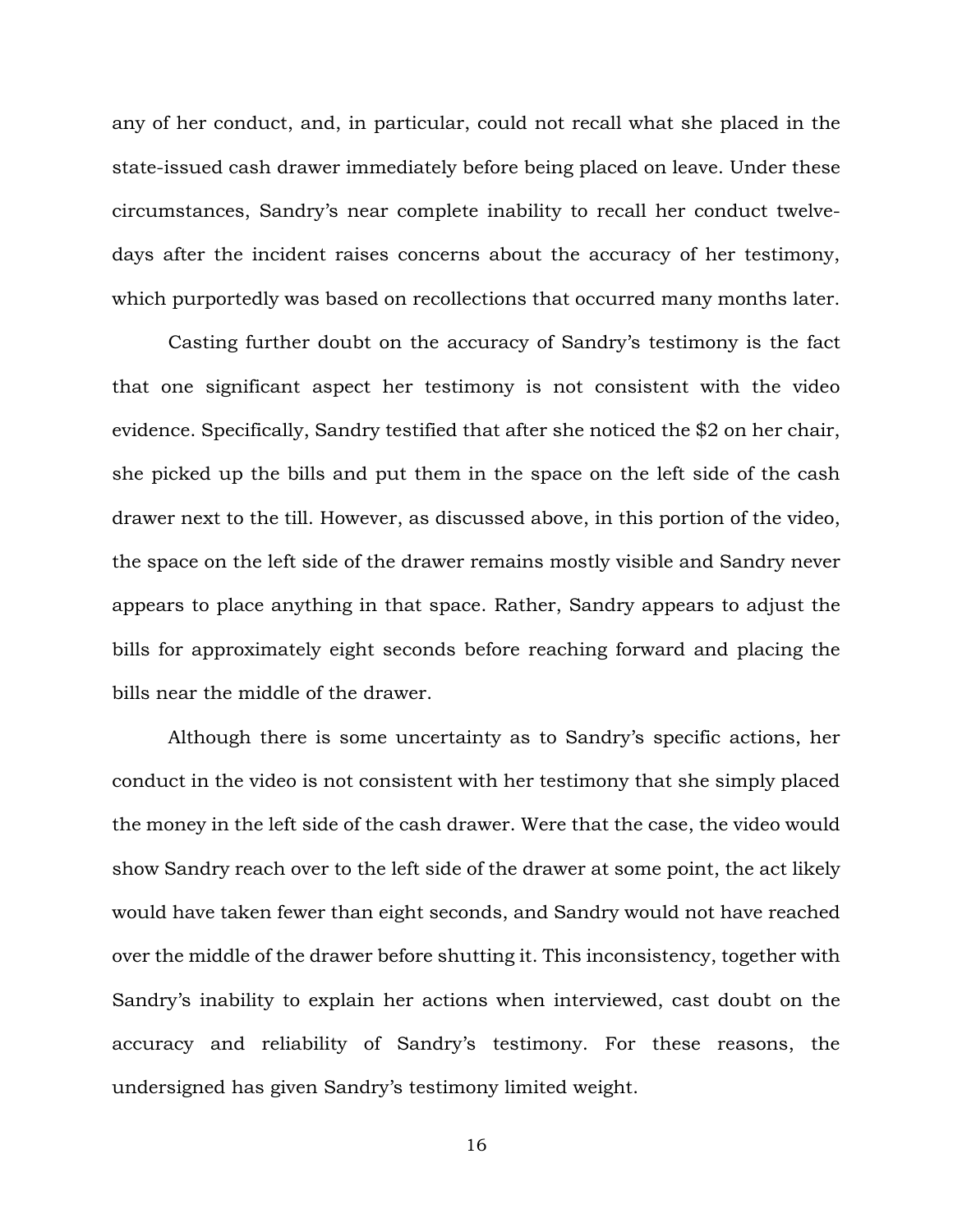# CONCLUSIONS OF LAW

Sandry filed this appeal pursuant to Iowa Code section 8A.415(2), which

provides:

*2. Discipline Resolution*

*a.* A merit system employee…who is discharged, suspended, demoted, or otherwise receives a reduction in pay, except during the employee's probationary period, may bypass steps one and two of the grievance procedure and appeal the disciplinary action to the director within seven calendar days following the effective date of the action. The director shall respond within thirty calendar days following receipt of the appeal.

*b.* If not satisfied, the employee may, within thirty calendar days following the director's response, file an appeal with the public employment relations board…If the public employment relations board finds that the action taken by the appointing authority was for political, religious, racial, national origin, sex, age, or other reasons not constituting just cause, the employee may be reinstated without loss of pay or benefits for the elapsed period, or the public employment relations board may provide other appropriate remedies.

DAS rules provide specific disciplinary measures and procedures for

disciplining employees:

**11—60.2(8A) Disciplinary actions.** Except as otherwise provided, in addition to less severe progressive discipline measures, any employee is subject to any of the following disciplinary actions when the action is based on a standard of just cause: suspension, reduction of pay within the same pay grade, disciplinary demotion, or discharge....Disciplinary action shall be based on any of the following reasons: inefficiency, insubordination, less than competent job performance, refusal of a reassignment, failure to perform assigned duties, inadequacy in the performance of assigned duties, dishonesty, improper use of leave, unrehabilitated substance abuse, negligence, conduct which adversely affects the employee's job performance or the agency of employment, conviction of a crime involving moral turpitude, conduct unbecoming a public employee, misconduct, or any other just cause.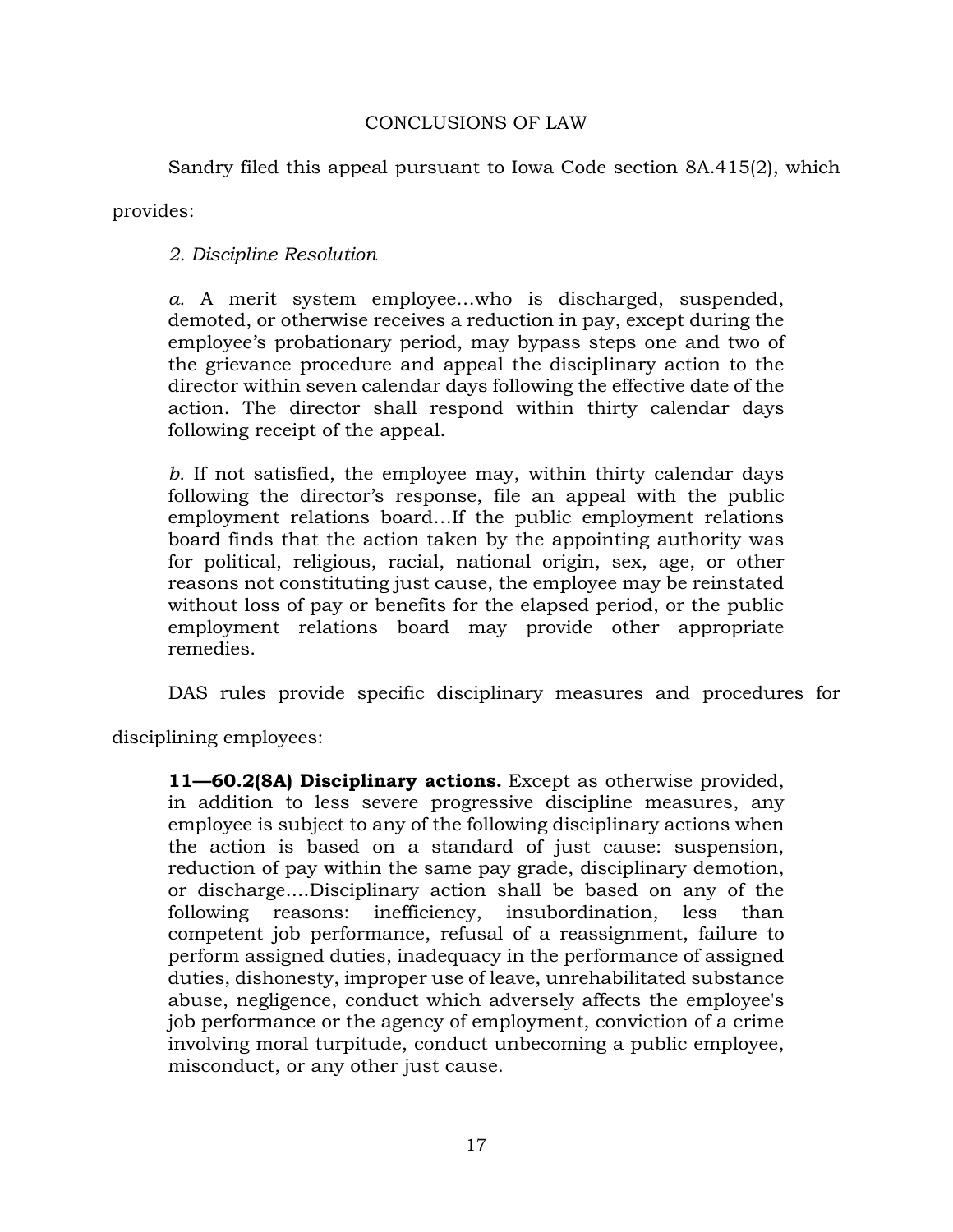Just cause must exist to support the disciplinary action taken. The State bears the burden of establishing that just cause supports the discipline imposed. *Harrison & State of Iowa (Dep't of Human Servs.)*, 05-MA-04 at 9.

In the absence of a definition of just cause, PERB has long considered the totality of circumstances and rejected a mechanical, inflexible application of fixed elements in its determination of whether just cause exists. *Wiarda & State of Iowa (Dep't of Human Servs.)*, 01-MA-03 at 13-14. In analyzing the totality of circumstances, examples of factors that may be relevant to a just cause determination include, but are not limited to:

Whether the employee has been given forewarning or has knowledge of the employer's rules and expected conduct; whether a sufficient and fair investigation was conducted by the employer; whether reasons for the discipline were adequately communicated to the employee; whether there is sufficient proof of the employee's guilt of the offense; whether progressive discipline was followed, or is not applicable under the circumstances; whether the punishment imposed is proportionate to the offense; whether the employee's employment record, including years of service, performance, and disciplinary record, have been given due consideration; and whether there are other mitigating circumstances which would justify a lesser penalty.

*Gleiser & State of Iowa (Dep't of Transp.)*, 09-MA-01 at 16-17.

PERB also considers the treatment afforded other, similarly situated employees relevant to a just cause determination. *See Woods & State of Iowa (Dep't of Inspects. and Appeals)*, 03-MA-01 at 2. All employees who engage in the same type of misconduct must be treated essentially the same unless a reasonable basis exists for a difference in the penalty imposed. *Id*.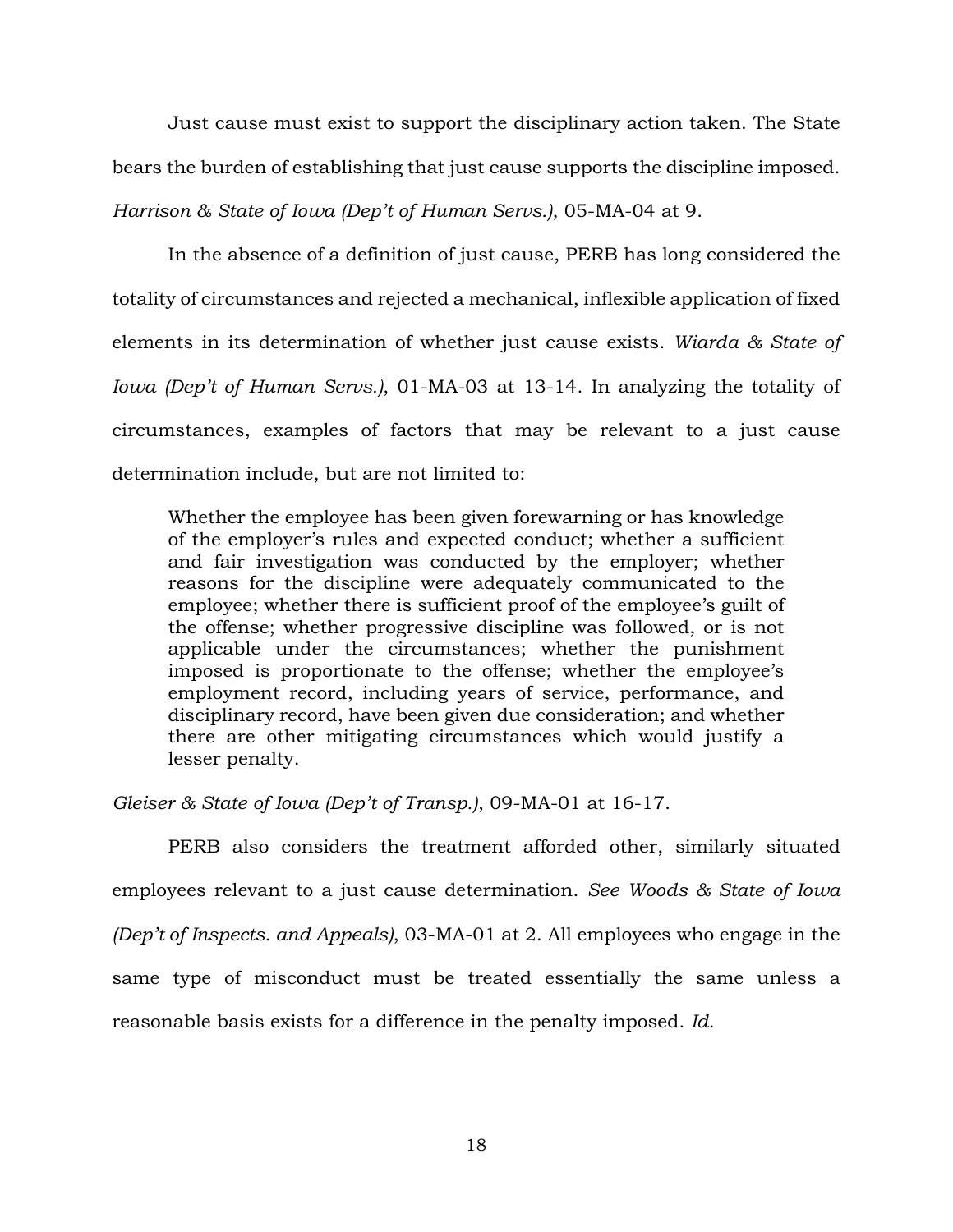Iowa Code section 8A.413(19)(*b*) and DAS subrule 60.2(1)(*b*) require the State to provide the employee being disciplined with a written statement of the reasons for the discipline. PERB has long held the presence or absence of just cause must be determined upon the stated reasons in the disciplinary letter alone. *See Eaves & State of Iowa (Dep't of Corr.)*, 03-MA-04 at 14; *see also Hunsaker & State of Iowa (Dep't of Emp't Servs.)*, 90-MA-13 at 46, n. 27.

The stated reason for Sandry's discharge contained in the termination notice is that on August 9, 2018, "[Sandry] took state money from the stateissued cash drawer and then only returned it after [her] supervisor arrived unexpectedly several hours later." The State contends Sandry's conduct violated three DOT work rules—quoted in full above—prohibiting the misuse, theft, unauthorized possession or use of government property for personal benefit as well as unethical behavior or conduct unbecoming of a State of Iowa employee. For the reasons discussed below, I conclude the State has established just caused existed to support its termination of Sandry's employment.

### Notice of work rules and communication of discipline

The parties do not dispute Sandry had knowledge of DOT's work rules and expectations. The record shows management provided Sandry copies of its work rules and trained Sandry on the expectations associated with her position. Moreover, in September 2017, Sandry received a one-day paper suspension for misuse of government property in violation of DOT work rules III(1) and IV(10), both of which the State alleges Sandry violated in this case.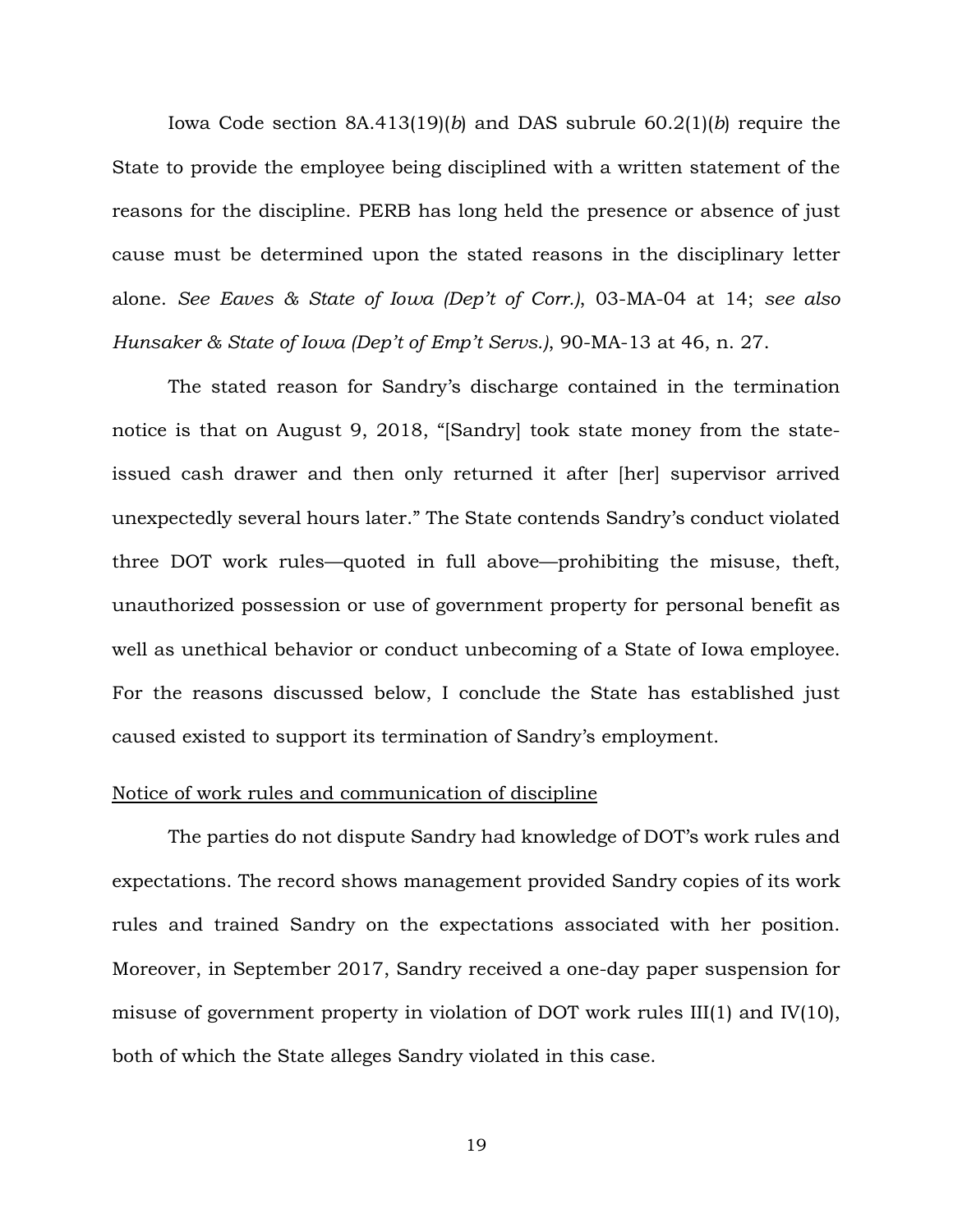Further, management apprised Sandry of the reasons for its termination of her employment through her *Loudermill* interview and termination letter. The termination letter provided the rules violated, the date of the incident, and the conduct that led to the discipline. Therefore, Sandry had knowledge of DOT's work rules and management adequately communicated its reasons for discipline.

#### Sufficient investigation

Management conducted a sufficient and fair investigation of Sandry's conduct on August 9, 2018. McKenna, Newton, and Ketelsen conducted the investigation. Prior to interviewing Sandry, Newton and Ketelsen reviewed surveillance footage of Sandry's conduct and sent screenshots from the videos to a DOT Facial Recognition Analyst. After confirming Sandry had been handling currency, Newton and Ketelsen interviewed Sandry on two, non-consecutive days regarding her alleged misuse of money.

In the interviews, Sandry had the opportunity to review the videos, respond to questions, and explain her alleged misconduct. As Newton was the only other witness to Sandry's conduct, it was unnecessary for management to interview additional witnesses.

Although the first interview did not occur until twelve-days after the incident, before questioning Sandry, Newton played the video footage to help refresh Sandry's memory and paused the video when asking about specific conduct. Under these circumstances, where management needed time to investigate prior to the first interview, and where Sandry had the opportunity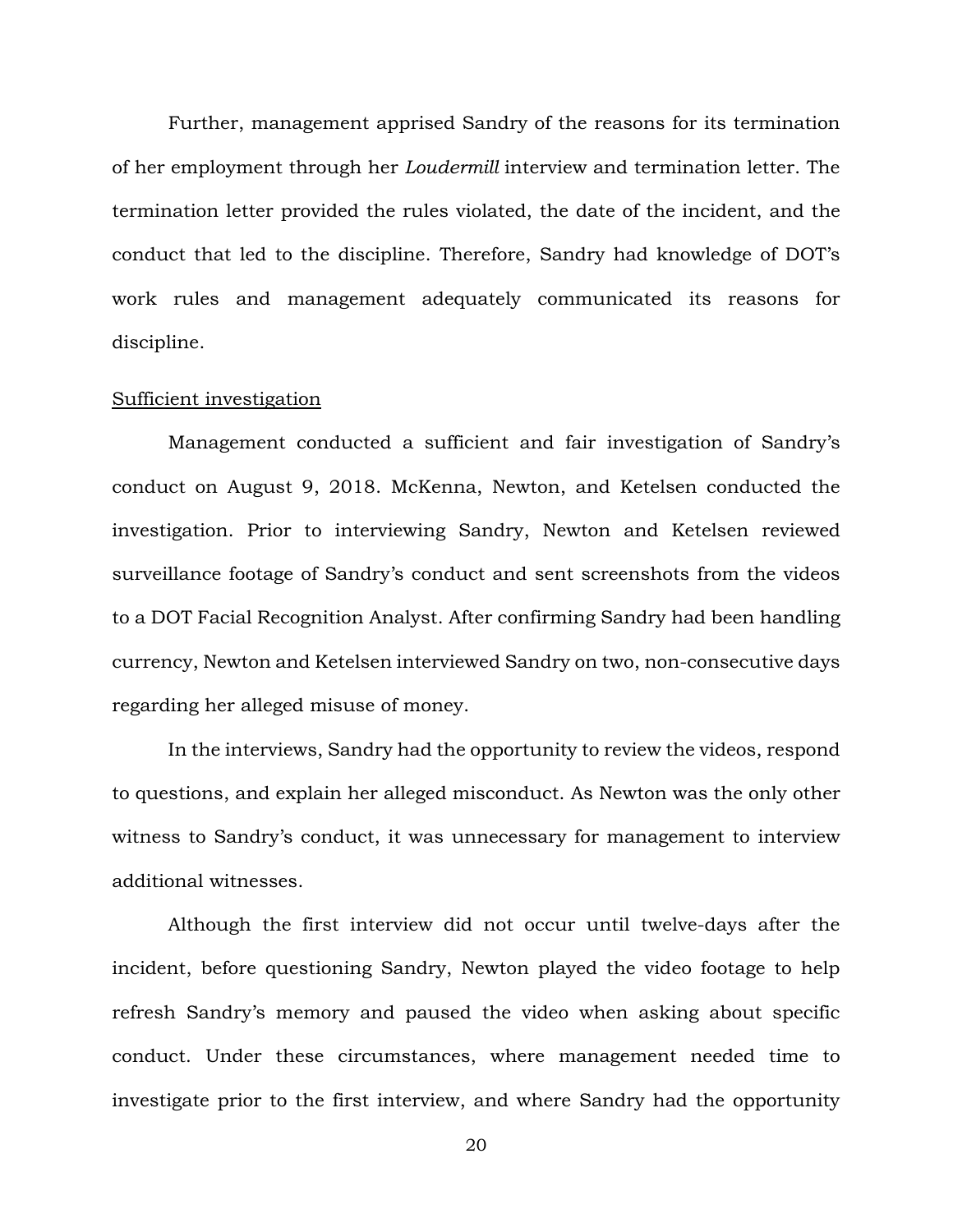review the video footage to refresh her memory, I conclude the twelve-day delay was not unreasonable. Newton and Ketelsen conducted an investigation that was fair to Sandry and sufficiently garnered the facts to determine whether Sandry improperly took State money on August 9, 2018.

#### Sufficient proof of employee's guilt

Sandry admits she removed money from the state-issued cash drawer. However, she claims it was her personal money, which she stored in the side of the drawer. For this reason, Sandry contends the State has failed to prove she removed State money for her own personal use. Further, because no DOT work rules prohibit the storage of personal money in state-issued cash drawers, Sandry argues the State has failed to prove she violated a work rule and, therefore, has failed to establish just cause for her termination. For the reasons discussed below, I disagree.

In order to establish just cause, the State must demonstrate the employee is guilty of violating the work rules, policy, or agreement cited in the termination letter. *See Gleiser & State of Iowa (Dep't of Transp.)*, 09-MA-01 at 17-18, 21. As discussed above, the work rules cited in the termination letter prohibit misuse, theft, and unauthorized possession of government property. Although the letter refers to several different forms of misappropriation, regardless of the form, arbitrators commonly use a four-pronged test to resolve disciplinary cases involving these types of allegations. *See* Norman Brand, *Discipline and Discharge in Arbitration*, BNA Books 2016, p. 7-3. To support the discipline or discharge of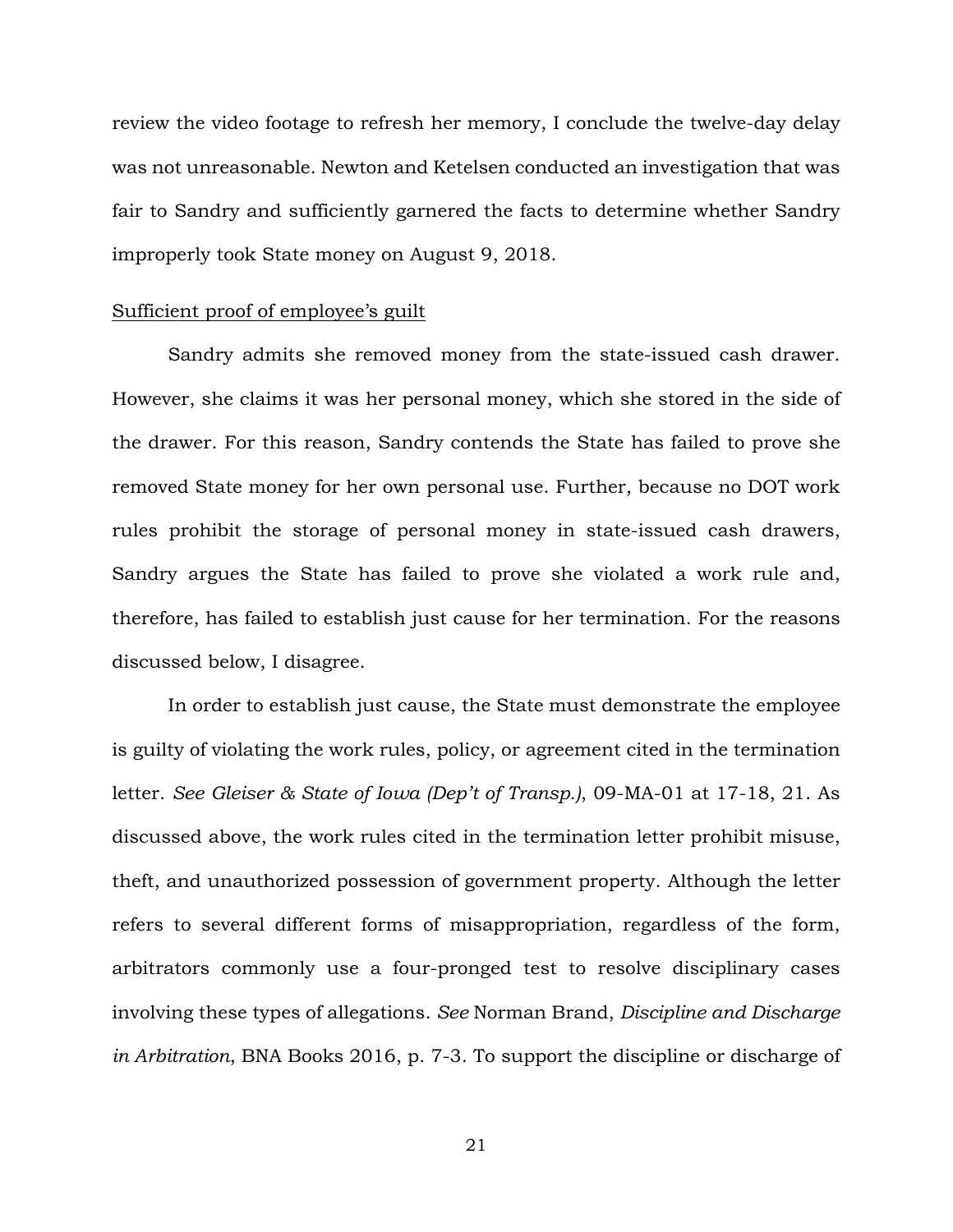an employee for misappropriation, an employer generally must establish the following elements:

- (1) The goods belonged to the employer, another employee, a customer, or a member of the public;
- (2) The employee exercised control over the goods, carried away or removed the goods from the place in which it had been deposited, or converted the goods to the employee's own use;
- (3) The goods were taken without express or implied consent; and
- (4) The goods were taken with the…intent to deprive the owner of the property permanently.

*Id*.

In cases involving alleged misconduct of this nature, PERB has held that the proof of misconduct should be clear and convincing. *See Eaves & State of Iowa (Dep't of Corr.)*, 03-MA-04 at 16; *see also Miers & State of Iowa (Dep't of Corr.)*, 2020 ALJ 102116 at 77. "Clear and convincing evidence is more than a preponderance of the evidence and less than evidence beyond a reasonable doubt;" it means, "There must be no serious or substantial doubt about the correctness of a particular conclusion drawn from the evidence." *In re M.S.,* 889 N.W.2d 675, 679 (Iowa Ct. App. 2016). In this case, the State has met its burden.

As discussed above, there is no dispute that Sandry, in a concealing manner, removed money from her state-issued cash drawer and then left her workstation for lunch. It is also undisputed that minutes after her supervisor unexpectedly arrived at the station, Sandry got up, left her workstation with her purse, and then returned and placed money in her state-issued cash drawer. Although the record is absent of direct evidence establishing the money Sandry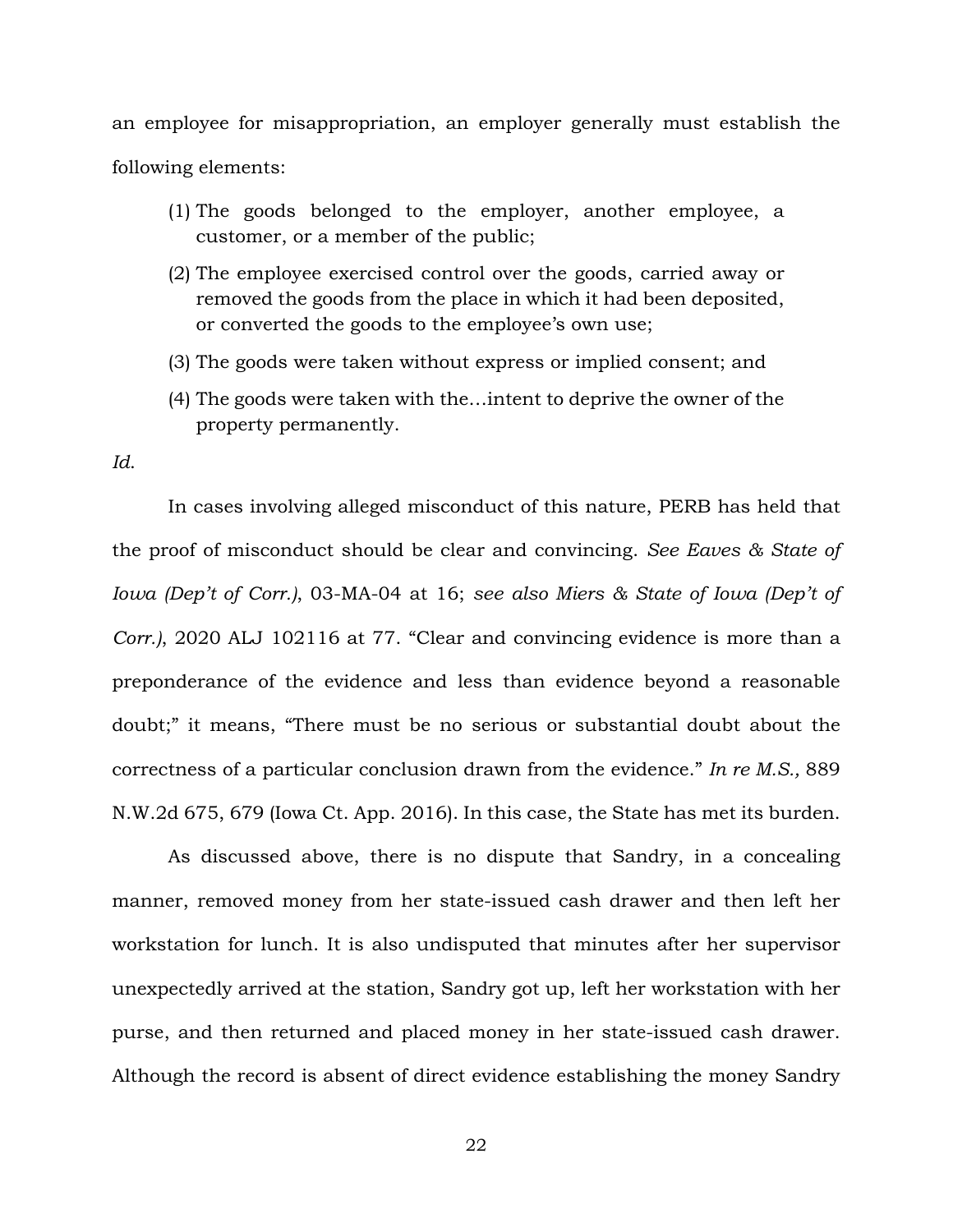took belonged to the State, the circumstantial evidence leaves no serious doubt that it did.

First, Sandry's explanation that she stored her personal money in the state-issued cash drawer is unconvincing. Specifically, Sandry made clear that when she removed the money from her state-issued cash drawer she was aware that she was on camera and she knew removing money from the drawer would look like theft. Knowing this, Sandry's alleged decision to store personal money in the state-issued cash drawer makes no sense and, if true, required exceedingly poor judgment. A misjudgment such as this is unusual from an employee with eight-years of experience in the position.

Casting further doubt on Sandry's explanation is the suspicious timing of her actions. Specifically, the fact Sandry placed money back in the cash drawer mere minutes after her supervisor unexpectedly arrived suggests a guilty motive: that Sandry was replacing the money she took to avoid being caught. This inference is further supported by Sandry's interview response, "I didn't want [the drawer] to not be accurate" and by the surveillance footage appearing to show Sandry place currency in the middle of her cash drawer, not on the left side as she testified.

This evidence, along with the surveillance footage and Sandry's inability to explain her conduct when interviewed raises a strong inference that the money Sandry removed belonged to the State. Moreover, as Sandry only returned the money after her supervisor unexpectedly arrived, it is reasonable to conclude Sandry took the money with the intent to keep it. Accordingly, the State has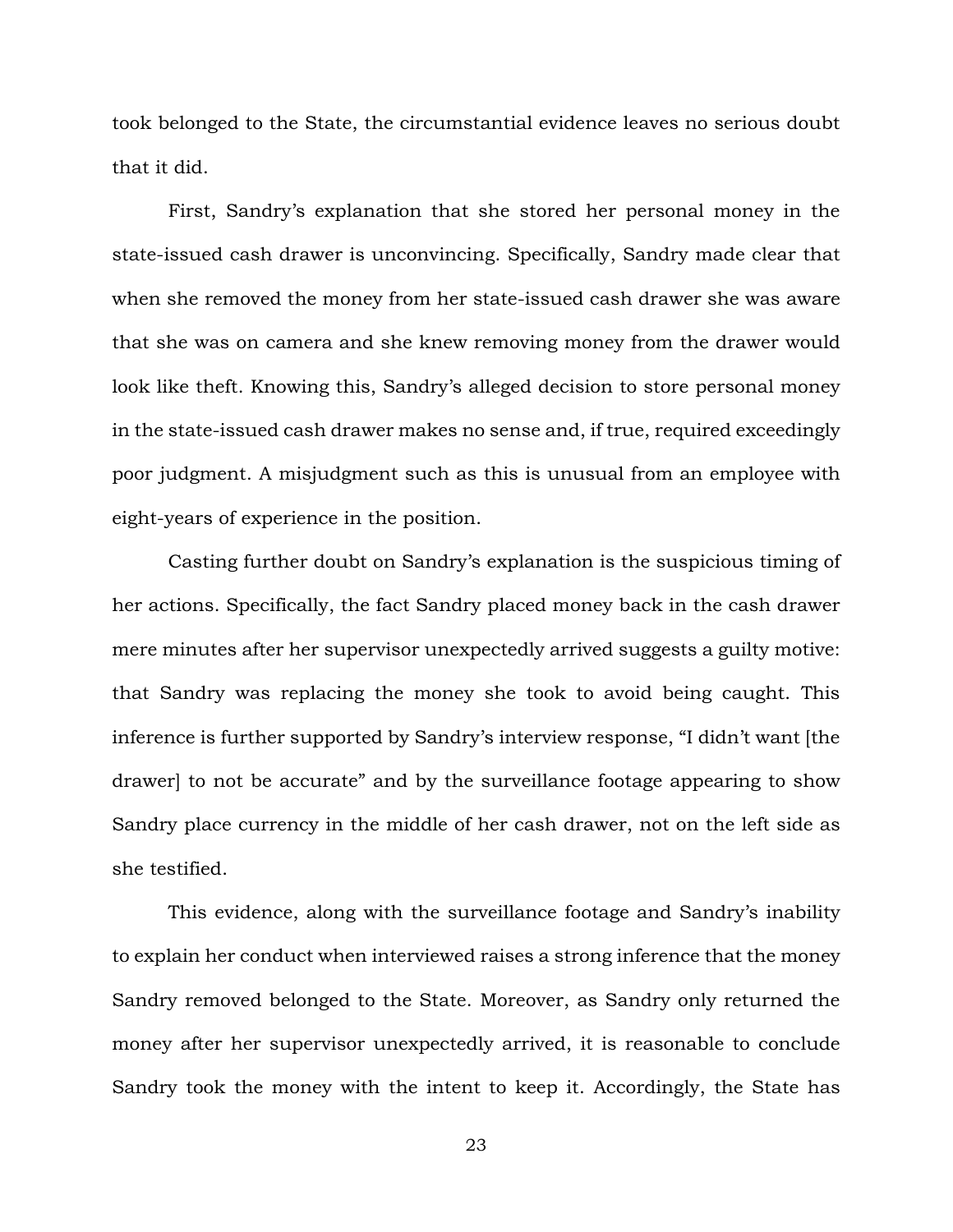provided sufficient proof Sandry removed and carried away State money with the intent to keep it in violation of DOT work rules III(1), III(2), and IV(10).

# Progressive discipline/punishment proportionate to offense

PERB has consistently considered whether the State has used a system of progressive discipline when determining whether the discipline imposed was proportionate to the offense.

Progressive discipline is a system where measures of increasing severity are applied to repeated offenses until the behavior is corrected or it is clear the behavior cannot be corrected. *See Nimry & State of Iowa (Dep't of Nat. Res.)*, 08- MA-09, 08-MA-18 at App. 30. The purpose is to convey the seriousness of the behavior while affording an employee the opportunity to improve and take corrective responsibility. *See Phillips & State of Iowa (Dep't of Human Servs.)*, 12- MA-05 at App. 16. When determining the appropriate discipline and the use or absence of progressive discipline, PERB considers the circumstances of the case. *See Hoffmann & State of Iowa (Dep't of Transp.)*, 93-MA-21 at 26.

Progressive discipline may be inapplicable when the conduct underlying the discipline was a serious offense. *See Phillips,* 12-MA-05 at App. 13, 16-18. When determining the appropriate type of discipline given the circumstances, PERB examines the severity and extent of the violation, the employee's position of responsibility, the employee's prior work record, and whether the violation has caused the employer to lose trust in the employee. *See Phillips & State of Iowa (Dep't of Corr.)*, 98-HO-09 at 15; *see also Estate of Salier & State of Iowa (Dep't of Corr.)*, 95-HO-05 at 17.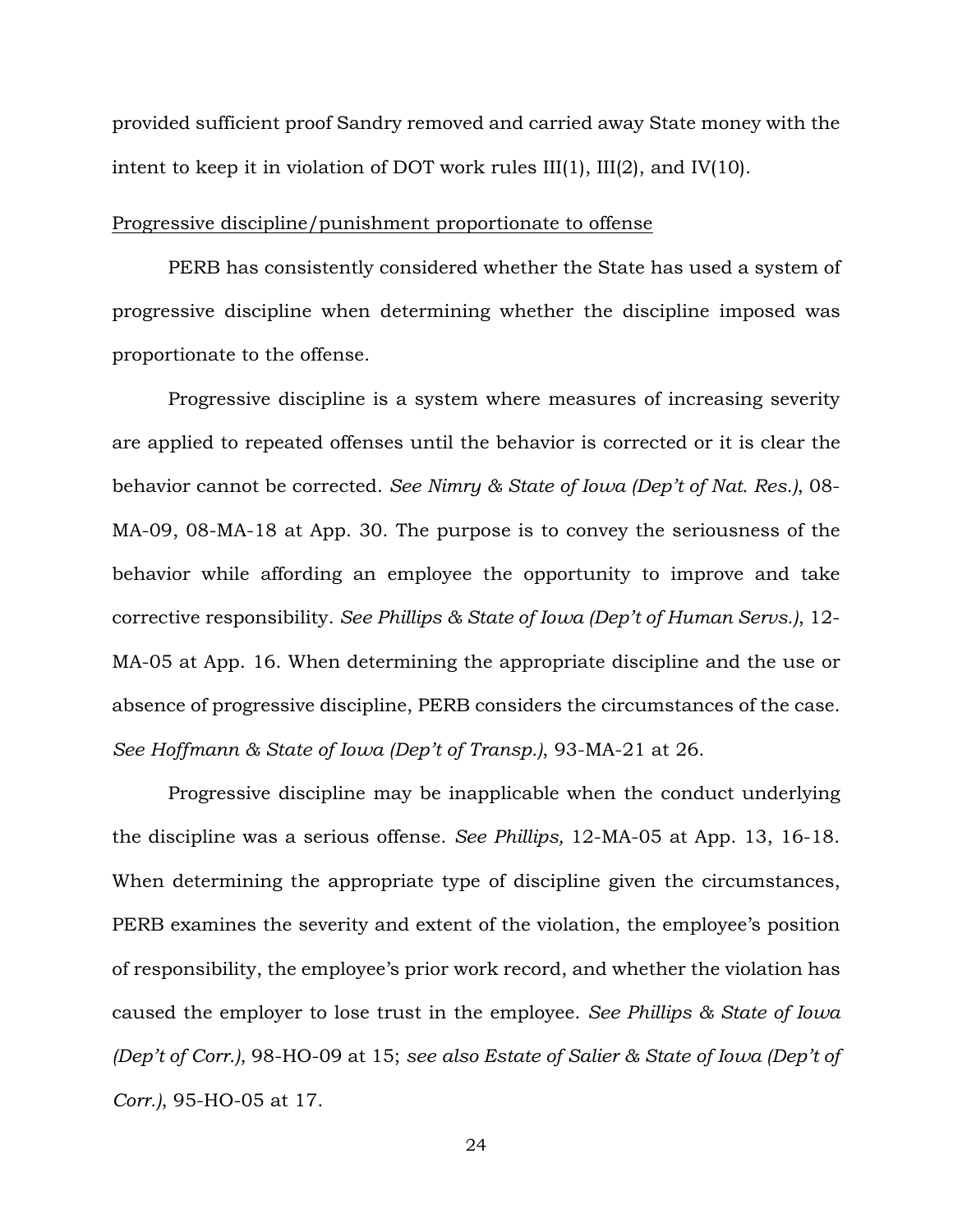Generally, arbitrators do not require the use of progressive discipline when there is a clear intent to misappropriate property because "the act, conduct, or behavior involved is inimical to employer-employee trust." *See* Norman Brand, *Discipline and Discharge in Arbitration*, BNA Books 2016, p. 7-4; *see also Wilkerson-Moore & State of Iowa (Dep't of Human Servs.)*, 2017 PERB 100788 at App. 20. When there is a clear intent to deprive another of their property, many arbitrators take a strict approach that no mitigating factors can or should lessen the disciplinary penalty. *See Id*. However, others look at the employment record, length of service, harm to the employer, motivation of the employee, or the employee's attempts to deny the conduct. *See Id*.

In this case, the State acknowledges that DOT did not follow progressive discipline. However, the State contends Sandry's conduct was so egregious and violative of DOT's trust that progressive discipline was inapplicable and termination was appropriate. The undersigned agrees.

As a Clerk-Senior, Sandry was responsible for handling public money, a duty that requires a high degree of trust from her employer. As discussed above, the State has established Sandry took public money and only returned it after her supervisor unexpectedly arrived. Moreover, the record shows this was not Sandry's first offense, as she was suspended approximately one-year prior for misuse of government property and conduct unbecoming of a State employee.

By taking public money, Sandry committed a serious violation of DOT's work rules. Her actions not only violated a core job responsibility, but also breached the bond of trust with her employer and eroded DOT's faith in her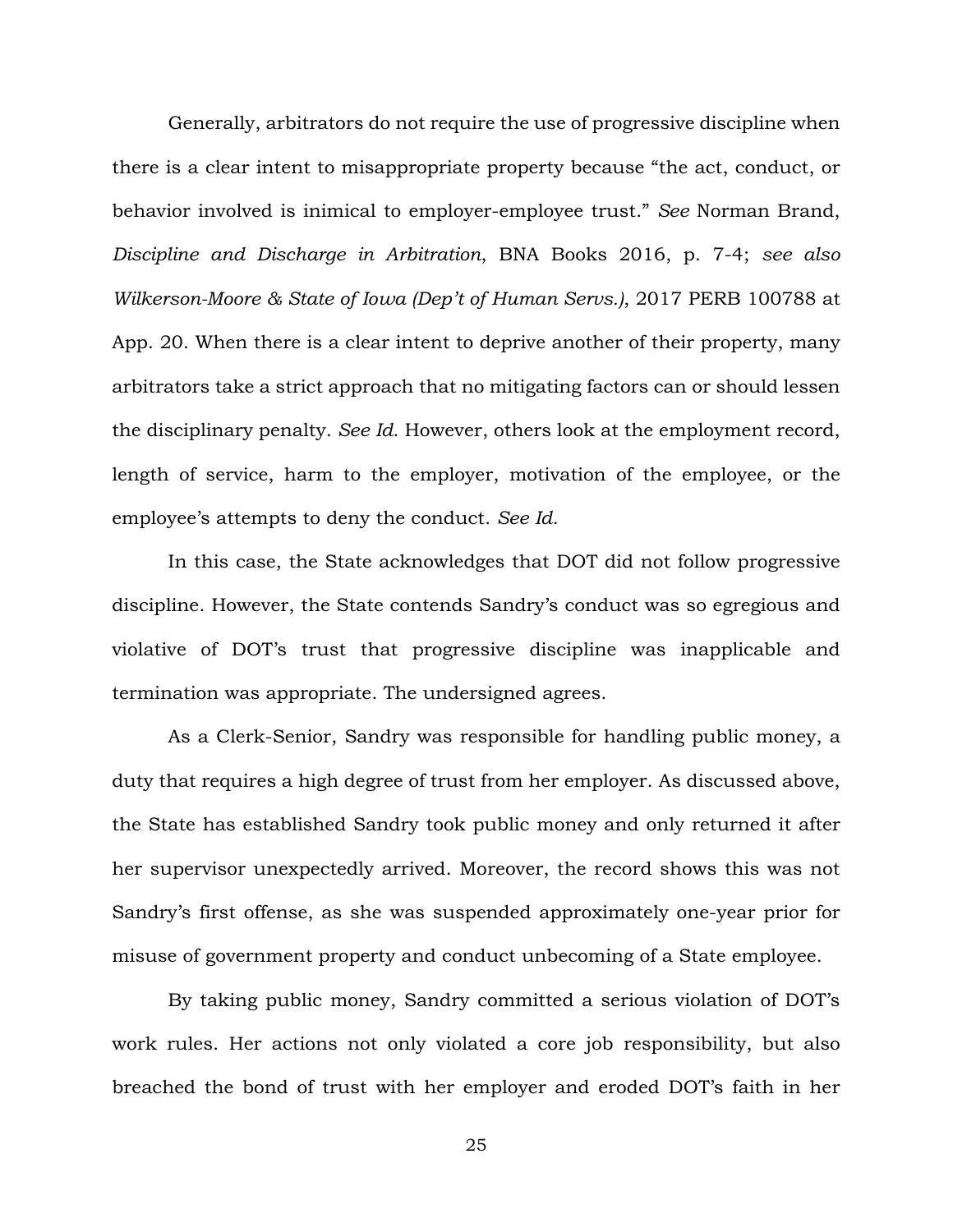ability to act as an honest steward of the public's money. Under these circumstances, DOT's loss of trust in Sandry is reasonable and progressive discipline is inapplicable.

Finally, the record shows DOT properly considered Sandry's employment record prior to making its final decision to terminate her employment. Although Sandry was a mostly satisfactory employee for approximately eight years, her employment record is not enough to outweigh the gravity of her actions in this case. Accordingly, the State has established just cause existed to terminate Sandry's employment. Consequently, I propose the following:

## ORDER

Sandry's State employee disciplinary action appeal is DISMISSED.

The costs of reporting and of the agency-requested transcript in the amount of \$906.50 are assessed against the Appellant, Sunny Sandry, pursuant to Iowa Code section 20.6(6) and PERB rule 621—11.9. A bill of costs will be issued to the Appellant in accordance with PERB subrule 11.9(3).

The proposed decision and order will become PERB's final agency action on the merits of Sandry's appeal pursuant to PERB rule 621—9.1 unless, within 20 days of the date below, a party files a petition for review with the Public Employment Relations Board or the Board determines to review the proposed decision on its own motion.